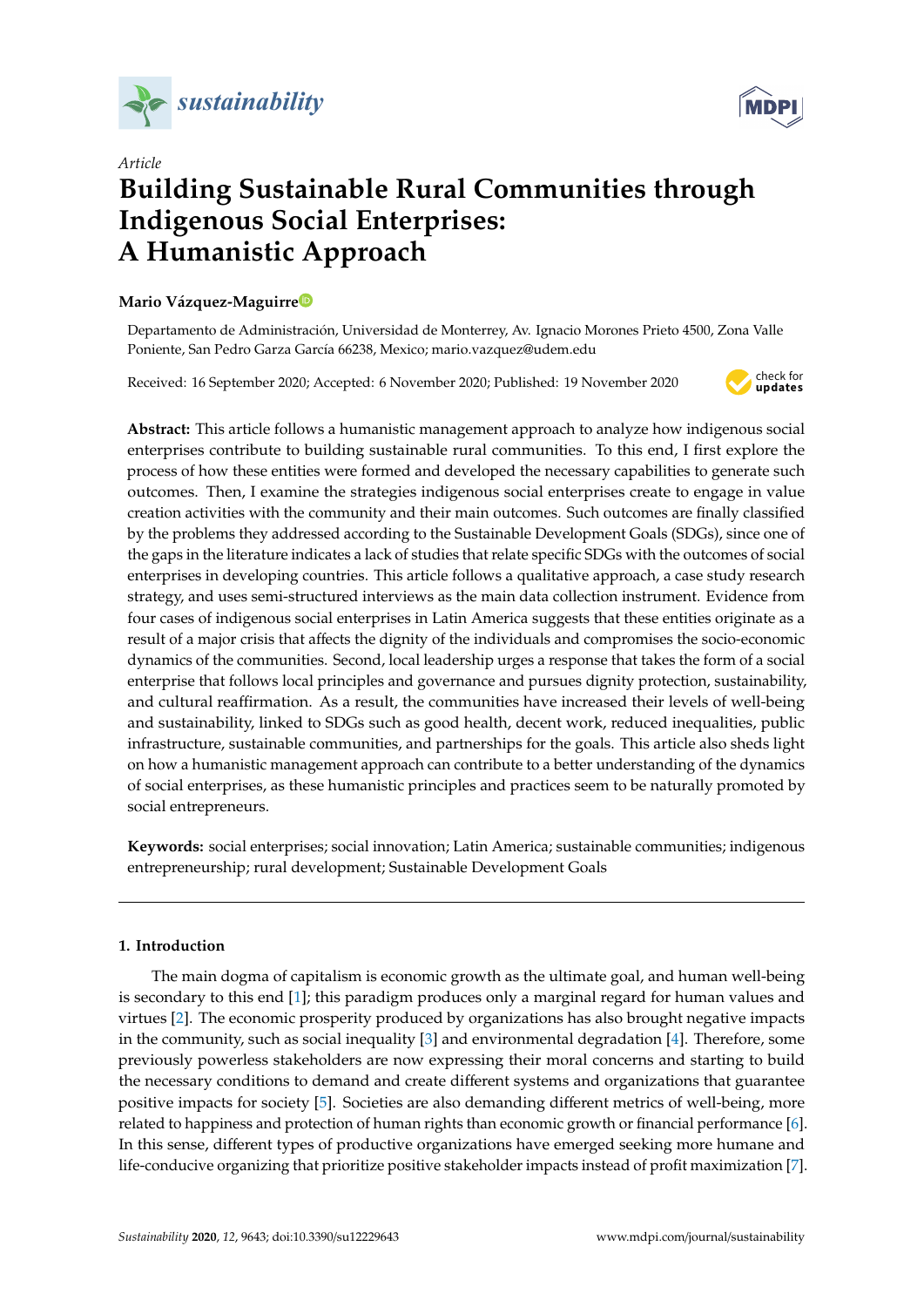Perhaps social enterprises and social entrepreneurship are the most recognized efforts to find alternate, more sustainable management models.

Latin America hosts a particular social enterprise that is led by indigenous people. These indigenous social enterprises incorporate humanistic principles to generate greater positive impact on their stakeholders, particularly the community in which they are embedded [\[8\]](#page-16-7). These entities have gained attention because they have distinguishable elements [\[9\]](#page-16-8) and often contradict mainstream entrepreneurial assumptions [\[10\]](#page-16-9). As a consequence, the study of these enterprises has the potential to challenge traditional managerial practices and unveil new forms of organization and stakeholder value creation. This article follows a humanistic management approach to analyze how indigenous social enterprises contribute to building sustainable rural communities. The answer to this question has two parts. First, I address the question of how indigenous social enterprises are created and managed under contexts of dignity violations and marginalization; then, I examine the strategies they design and implement to seek sustainability in the community and, at the same time, address particular Sustainable Development Goals (SDGs).

This work addresses a research gap that points to the lack of studies that focus on strategies to achieve particular SDGs in developing countries. Empirical evidence from four indigenous social enterprises in Latin America suggests particular strategies to achieve specific SDGs and highlights the role of these entities in their quest to reach sustainability and well-being in the community. This article also addresses a humanistic management research gap by exploring how dignity violations arise in different communities, and how they respond by protecting human dignity through indigenous entrepreneurship. Finally, this article sheds light on how to better design human-centered organizations that prioritize dignity protection and value generation.

The next section reviews the link between humanistic management and social enterprises. After that, the methodology is explained, followed by the results derived from primary data obtained from indigenous social enterprises in Latin America. Finally, the conclusions summarize the main findings of this work and point out future lines of research that might improve current alternate management models in the region.

## **2. Literature Review**

#### *2.1. Humanistic Management*

Humanistic management is rooted in humanism and humanistic thinkers, whose underlying beliefs can be traced back to ancient India, China, Greece, and Rome [\[11\]](#page-16-10), and focuses on the capacity of humans to improve their own lives [\[12\]](#page-16-11). Erich Fromm defines humanism as a "system centered on man, his integrity, his development, his dignity, his liberty. On the principle that man is not a means to reach this or that end but that he is himself the bearer of his own end." [\[13\]](#page-16-12) (p. 147). Therefore, these elements have to be protected and promoted, since they express the fundamental human condition of our dignity [\[14\]](#page-16-13).

Humanistic management is centrally concerned with improving the conditions of life on earth [\[15\]](#page-16-14), the protection of dignity, human flourishing, and the promotion of well-being [\[2,](#page-16-1)[7\]](#page-16-6). Dignity and freedom were initially vital principles in market-based and agency models. However, successive models of organizing through the Industrial Revolution and the twentieth century shifted away from assumptions of inherent human worth toward profit maximization and efficiency measures [\[7\]](#page-16-6). As a consequence, human worth started to be valued as an asset or resource defined by the price mechanism [\[16\]](#page-16-15). This change left a void in how human dignity is protected, how well-being is promoted, and how to better resolve issues related to social justice and social welfare [\[17\]](#page-16-16).

In this sense, humanistic management seeks a change away from the current economic paradigm to focus on upholding the unconditional human dignity [\[5\]](#page-16-4), by providing different frameworks that guide managerial practices towards this end. These frameworks also have the potential to remedy the injustices carried out on certain individuals and minorities, such as indigenous communities [\[18\]](#page-16-17).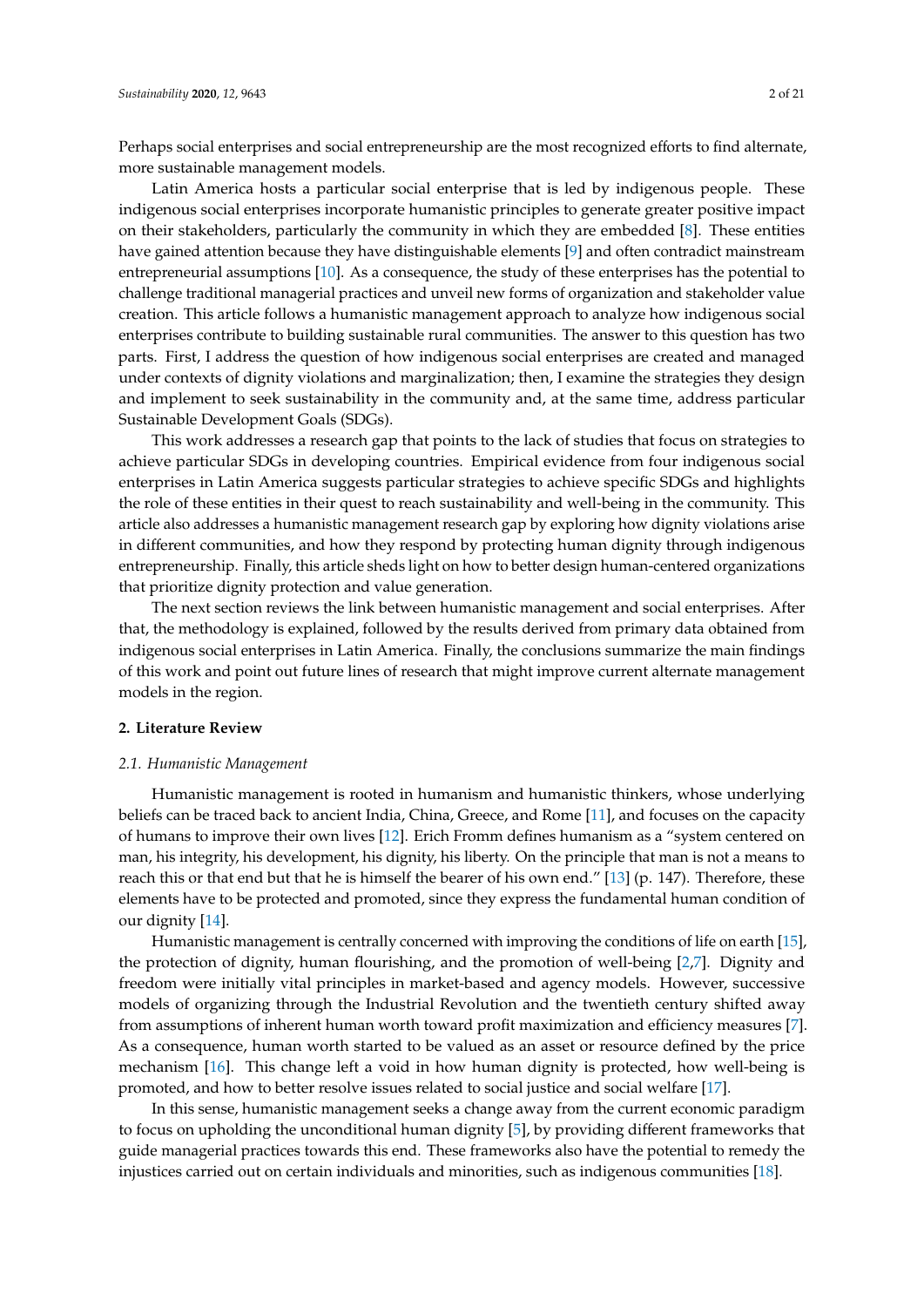Different frameworks shape humanistic practices, but they are based on similar guiding principles. Rather than considering individuals as rational self-interested maximizers, Melé proposed that humanistic management entails considering a vision of the individual that has seven features: (1) wholeness (recognition without reducing the human being to a few aspects), (2) comprehensive knowledge of the human being, (3) human dignity (respects, protects, and promotes the constitutive dignity of every human being), (4) development (foster the conditions for human flourishing), (5) pursuing the common good, (6) transcendence (humans are self-transcendent beings, seeking meaning), and (7) stewardship–sustainability (promotes harmony between humans and nature and sustainable development) [\[19\]](#page-16-18). In this sense, humanistic management holds a vision of the business firm as a community of persons where they can flourish [\[19\]](#page-16-18). To this end, the Humanistic Management Center suggests a three-step approach in organizations: (1) unconditional respect for human dignity; (2) integration of ethical reflections in management decisions; and (3) active and ongoing engagement with stakeholders [\[20\]](#page-17-0). Thus, the legitimacy given to a decision by every stakeholder should be the ultimate decision-making criterion [\[5\]](#page-16-4).

One of the main concerns of humanistic management is the vulnerability of human beings and their innate rights, and how management practices can remedy such negative outcomes. To this end, Michael Pirson established three dignity thresholds that should guide the efforts of human-centered organizations in their quest to improve the conditions of life [\[16\]](#page-16-15): dignity restoration (1) refers to remedying violations to human unconditional worth and universal rights; dignity protection (2) refers to safeguarding individuals' self-determination, autonomy, and identity; and dignity promotion (3) is geared towards well-being creation and human flourishing. The initial diagnosis of the stakeholder should guide the emphasis on pursuing one of these thresholds through humanistic practices, but little is known about the kind of practices that can target specific dignity thresholds. The 2019 International Labour Conference [\[21\]](#page-17-1) connects dignity protection with providing basic income security and social security access, and it presents these practices in terms of individual rights associated with the United Nations' SDGs. Pirson et al. mention that scholars are still exploring how to better identify and prioritize dignity in organizing and value generation, which represent a promising research topic for humanistic management, one that will shed light on how to better design human-centered organizations [\[7\]](#page-16-6).

## *2.2. Social Entrepreneurship*

Social entrepreneurship holds the promise to identify humanistic business models and practices [\[5\]](#page-16-4). Santos defines social entrepreneurship as the pursuit of sustainable solutions to problems of neglected positive externalities [\[22\]](#page-17-2). In this sense, social entrepreneurs have attempted to fill a gap generated by government and market failure to provide "dignity-based products, services, and practices—for those goods and organising activities that contribute to the restoration, protection, or promotion of the inherent value of humans and the human condition, as well as the ecological well-being on which humanity depends" [\[7\]](#page-16-6) (p. 134). Therefore, the hybrid organizations they usually create promote humanitarian principles [\[23\]](#page-17-3). Social entrepreneurs aim for value in the form of a large-scale, transformational benefit that targets an underserved, neglected, or highly disadvantaged population, but also benefits a segment of society or society at large [\[24\]](#page-17-4). To achieve this goal, social entrepreneurs are driven by values such as dignity, accountability, transparency, and equity [\[25\]](#page-17-5), that are also part of the axiological dimension of humanistic management [\[26\]](#page-17-6).

As social entrepreneurs contribute to the advancement of humane and life-conducive organizing [\[27\]](#page-17-7), some scholars have prompted to argue that social entrepreneurs and social enterprises serve as a template for humanistic management [\[7](#page-16-6)[,28\]](#page-17-8). Social enterprises are the most common venture built by social entrepreneurs. Megre, Martins, and Salvado define them as "initiatives having an innovative approach to solve societal problems, a clear social mission, sustainable, potential for replication, and capacity to produce impact at large scale" [\[29\]](#page-17-9) (p. 99). Over the last 15 years, social enterprises' capacity to address structural social problems has driven the academic debate about the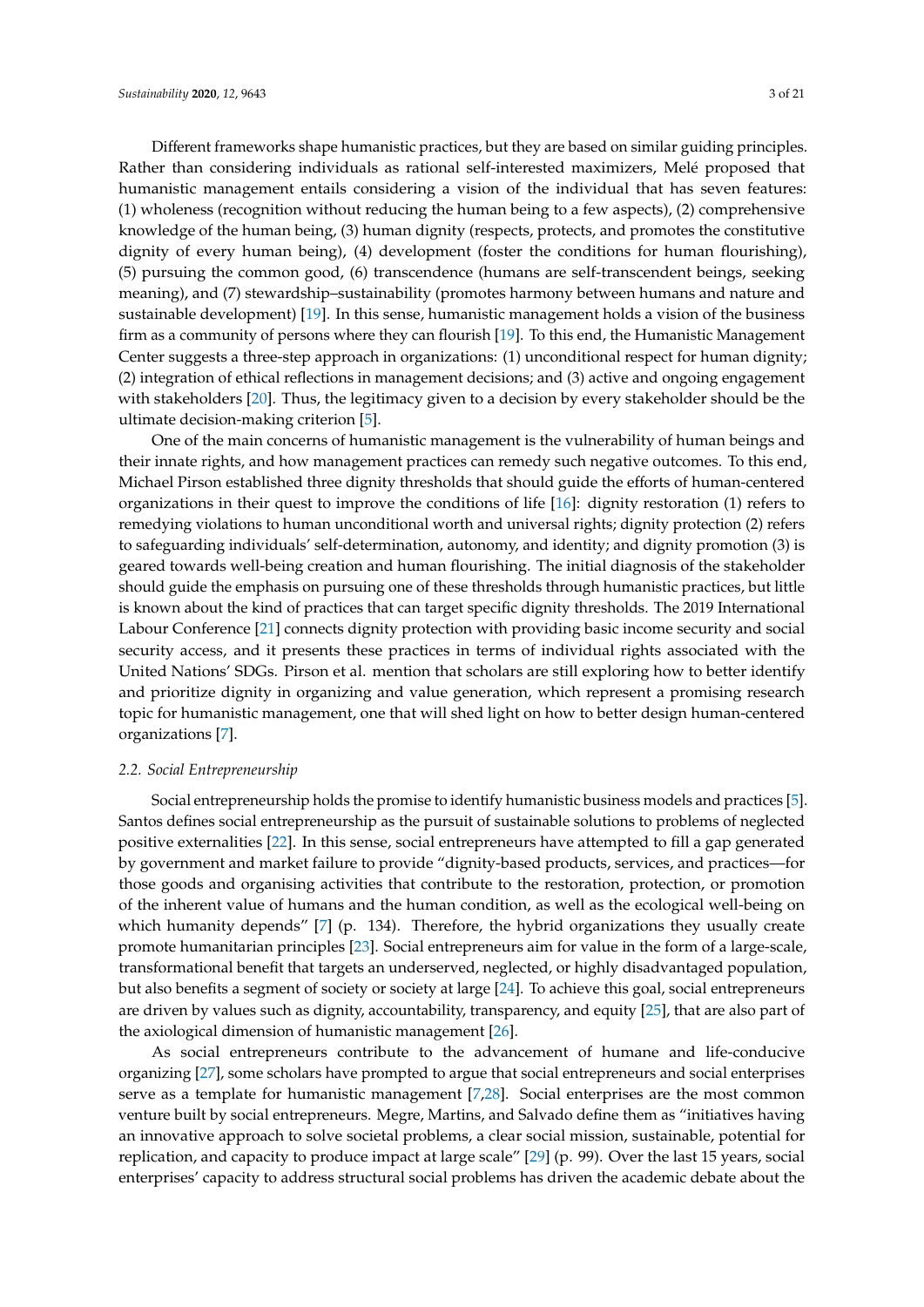role of business in society [\[30\]](#page-17-10). These companies seek to generate profit as a means to create social impact; therefore, all financial surplus must be reinvested in the company. Further, social enterprises usually seek social innovations for the permanent solution of a social problem, are scalable, and tend to generate sustainable operations [\[31\]](#page-17-11); besides, they promote the empowerment and emancipation of social sectors that face structural barriers [\[32\]](#page-17-12). To this end, they develop a logic of stakeholder empowerment and value creation that is opposed to the logic of control and value appropriation of profit-maximizing entities [\[22\]](#page-17-2).

Social enterprises are created in different contexts; they arise in the places where society seeks a fairer income distribution and is willing to participate in designing a solution [\[33\]](#page-17-13). They typically seek to solve problems related to poverty, access to products or services, lack of decent employment opportunities, migration [\[34\]](#page-17-14), and income inequality [\[35\]](#page-17-15). These problems are exacerbated in rural sectors, where social enterprises embedded in impoverished rural communities frequently assume roles that should have been assumed by the government or private initiative; Santos calls this phenomenon a market failure [\[22\]](#page-17-2). Under such context, the community becomes a primary stakeholder: a direct beneficiary and the main provider of resources [\[36\]](#page-17-16). In this sense, stakeholder engagement is also a priority of social enterprises [\[37\]](#page-17-17) and a necessary dynamic in order to balance social and economic objectives [\[38\]](#page-17-18), positively change the attitude and involvement of stakeholders toward the societal issues addressed by the social enterprise [\[39\]](#page-17-19), and gain legitimation [\[40\]](#page-17-20).

A subgroup of social enterprises is those with a strong indigenous component; those entities are getting increasing attention from scholars since they seem to have distinguishable elements [\[41\]](#page-17-21). Indigenous peoples are so-called because they "practice unique traditions, they retain social, cultural, economic and political characteristics that are distinct from those of the dominant societies in which they live . . . they are the descendants of those who inhabited a country or a geographical region at the time when people of different cultures or ethnic origins arrived. The new arrivals later became dominant through conquest, occupation, settlement or other means" [\[42\]](#page-17-22) (p. 1). Indigenous social values and culture are often incompatible with the assumptions of mainstream entrepreneurial theories [\[10\]](#page-16-9). As a consequence, indigenous social enterprises often challenge Western economic paradigms of development [\[43\]](#page-17-23) since they do not prioritize wealth generation [\[44\]](#page-17-24). Instead, they seek to achieve social and environmental goals [\[41\]](#page-17-21), maintain cultural values [\[45\]](#page-18-0), improve the well-being of economically disadvantaged groups [\[46\]](#page-18-1), and promote social justice [\[47\]](#page-18-2) and alternatives to forms of power that obstruct attempts to create a better world [\[48\]](#page-18-3).

Just as social enterprises orientate decision making towards value creation and stakeholder empowerment so that every group can achieve its own idea of well-being, similarly, in humanistic management, the ultimate decision-making criterion is the legitimacy given to the decision by all stakeholders [\[5\]](#page-16-4). This legitimation process also ensures that the chosen course of conduct improves the life conduciveness of all parties involved [\[49\]](#page-18-4).

As social enterprises focus on stakeholder engagement and value creation activities, some scholars have suggested that they may be strategic actors in society to achieve the SDGs. The SDGs are "a universal call to action to end poverty, protect the planet and ensure that all people enjoy peace and prosperity by 2030" [\[50\]](#page-18-5) (p. 1). The SDGs also contain specific targets that are meant to provide guidance to organizations aiming to work towards their achievement. Eichler and Schwarz propose that the SDGs also function as a categorization system for the outcomes of social innovation since they represent the most urgent social needs [\[51\]](#page-18-6). The authors also found that most cases involving social innovations are documented in developed countries. Only one-third of the cases belong to developing countries and most of them focus on particular SDGs such as health, education, and poverty. Moreover, the vast majority of the social entrepreneurship literature is classified as conceptual research [\[52\]](#page-18-7). Therefore, there are research opportunities in regions such as Latin America to document cases that involve social innovation that is oriented to specific SDGs that have not been properly examined. Particularly, goal number eleven that focuses on sustainable communities is especially underexplored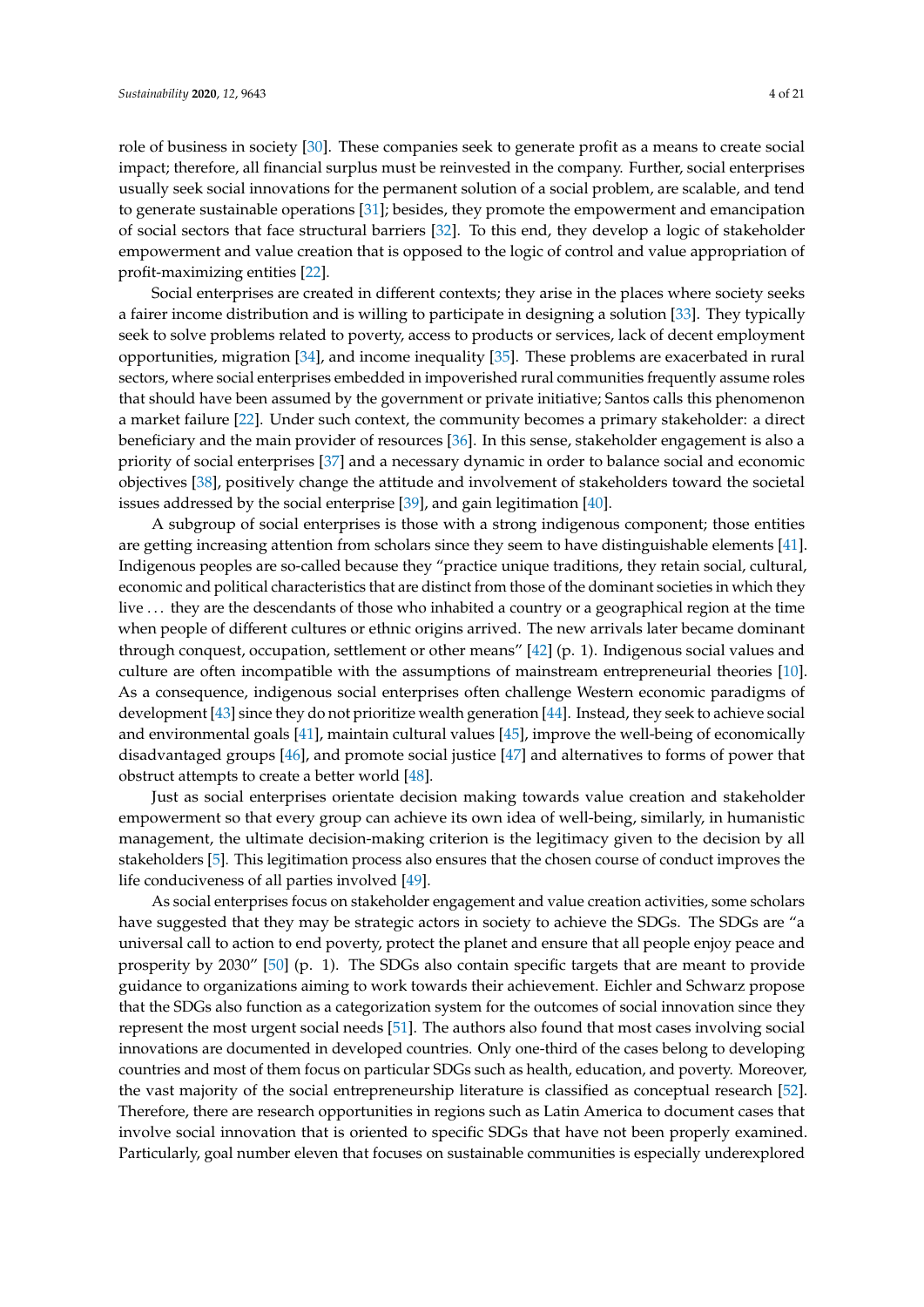in this context and invites seeking cases that have succeeded in creating conditions for the sustainability of communities.

## **3. Materials and Methods**

This research followed a qualitative methodology and an interpretive approach for three factors. First, details about indigenous social enterprises embedded in impoverished rural communities are scarce and little is known about the strategies these entities adopt to involve the community in value creation activities. Second, cultural patterns and power differences among stakeholders and individuals might suggest that responses could be better managed through in-depth interviews and observation. Third, the exploratory stage of social entrepreneurship and its link with humanistic management might also require a qualitative approximation. The research strategy was a case study, which is the most common in social entrepreneurship research [\[39\]](#page-17-19). Purposeful sampling was employed to select successful social enterprises that have an indigenous component. The criteria to select the cases were threefold: performance, visibility, and size. Although there are successful cases of indigenous social enterprises in Latin America [\[53\]](#page-18-8), limited economic resources, lack of knowledge, and the poor negotiation skills of local leaders usually prevent the creation and growth of these entities [\[54\]](#page-18-9). Therefore, they still represent a marginal number of the total business entities in these regions. Even if indigenous social enterprises survive the initial stages, they rarely reach the scale of the cases examined in this paper. In this sense, the exceptionality of the cases may provide insights of how these communities overthrow the structural barriers that often limit the development of indigenous people in rural areas; thus, these insights may lead entrepreneurs and policymakers to focus on particular strategies to increase the chances of success of these indigenous social enterprises in the region. Table [1](#page-4-0) illustrates the characteristics of the cases.

<span id="page-4-0"></span>

| Name             | Location                                | Purpose                                                                                  | <b>Main Activities</b>                                                                                                                                             | Year of<br>Creation | Size (Number of<br><b>Employees/Members)</b> | Number of<br><b>Interviews</b> |
|------------------|-----------------------------------------|------------------------------------------------------------------------------------------|--------------------------------------------------------------------------------------------------------------------------------------------------------------------|---------------------|----------------------------------------------|--------------------------------|
| Chicza           | Mayan jungle in<br>Southern Mexico      | To improve the<br>well-being of gum<br>producers, to<br>protect the Mayan<br>jungle.     | Extraction,<br>production,<br>and trading of<br>organic gum.                                                                                                       | 2002                | ~2000                                        | 10                             |
| Grupo<br>Ixtlán  | Oaxaca, Mexico                          | To provide decent<br>work in the<br>community, to stop<br>migration to United<br>States. | Extraction,<br>production,<br>and trading of<br>FSC-certified<br>furniture;<br>ecotourism park;<br>hardware store:<br>microfinance<br>institution; gas<br>station. | 1988                | ~220                                         | 25                             |
| Granja<br>Porcón | Cajamarca, Peru                         | To provide decent<br>work and increase<br>community<br>well-being.                       | Extraction and<br>trading of wood;<br>elaboration of dairy<br>products;<br>ecotourism park<br>and activities<br>(restaurants, zoo,<br>cabins), cattle.             | 1975                | ~100                                         | 14                             |
| Wakami           | 16 rural<br>communities in<br>Guatemala | To empower<br>indigenous rural<br>women of<br>Guatemala.                                 | Design,<br>manufacture,<br>and trade of fashion<br>accessories.                                                                                                    | 2006                | ~100                                         | 12                             |

Source: self-elaboration with primary and secondary data [\[55–](#page-18-10)[57\]](#page-18-11).

Data collection instruments included observations (predominantly non-participative) and semi-structured interviews. The interviews included mostly managers and founders, the most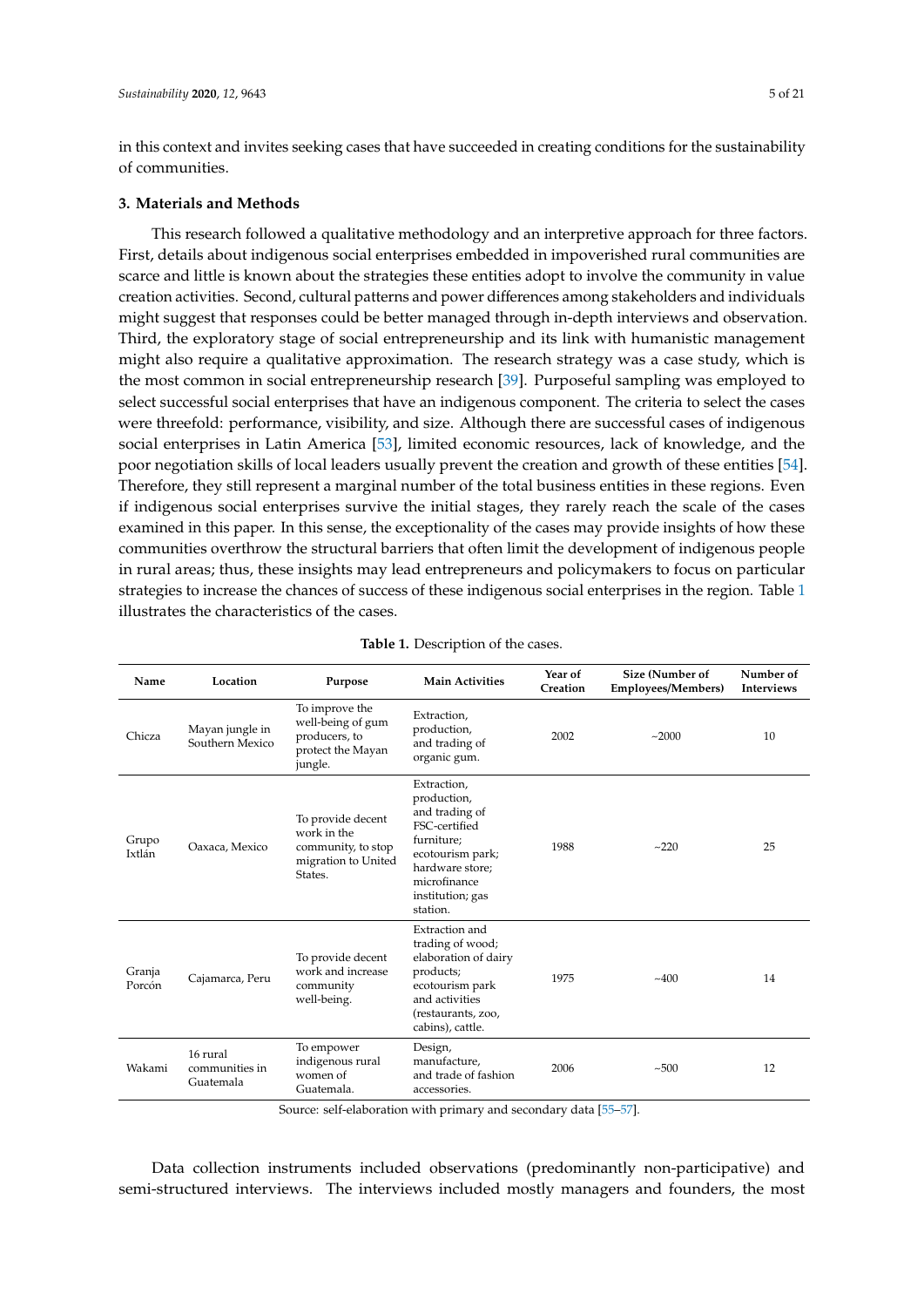experienced workers, and people from the community whom local residents pointed out as the most knowledgeable in terms of the social enterprise and the community history. They were conducted in an informal, conversational style, in-office or in factory settings, and focused on social, economic, and environmental aspects of the social enterprise and life in the community. Reflections from these activities were noted in a field diary. Further, this research used secondary sources to substantiate the primary data, mainly internal publications, reporting formats, annual reports, and information from official websites. However, these indigenous communities are typically reluctant to offer internal information even for academic purposes. Although some enterprises agreed to provide some internal reports, the initial negotiation did not include access to historical reports, financial statements, or board meeting reports; therefore, this research heavily relied on primary data. As a consequence, the measurement of particular indicators (related to SDGs) became difficult. Moreover, local authorities lacked reports of particular indicators at a community level (e.g., health coverage, premature mortality). The data were manually coded and examined according to Spiggle's method of

analysis and interpretation of qualitative data [\[58\]](#page-18-12) which involves an iterative process of categorization, abstraction, comparison, dimensionalization, integration, and refutation of information. A second stage of analysis included framing the impacts generated by these entities into the Sustainable Development Goals.

The results describe the direct or indirect contribution of each mechanism in the community and also its impact on the SDGs. The results are categorized by SDGs; however, every mechanism has an integral influence on the achievement of more than one SDG. The concluding section analyzes the interrelation of the various mechanisms in the quest of each case to achieve sustainable development and higher community levels of well-being.

## **4. Results**

In order to analyze how indigenous social enterprises contribute to build sustainable rural communities, it is worth examining how these entities were formed and developed the necessary capacities to generate such contribution. To this end, the process of social innovation suggested by Vázquez-Maguirre and Islas [\[59\]](#page-18-13) provides some guidance about the different stages that indigenous enterprises have to surpass in rural environments. Table [2](#page-6-0) describes the actions of each case in every stage of the process.

| Social Enterprise | The Origin Phase                                                                                                        | The Mobilization Phase                                                                      | <b>The Execution Phase</b>                                                                                 | The Integration Phase                                                                                                                                                                                                                                          |
|-------------------|-------------------------------------------------------------------------------------------------------------------------|---------------------------------------------------------------------------------------------|------------------------------------------------------------------------------------------------------------|----------------------------------------------------------------------------------------------------------------------------------------------------------------------------------------------------------------------------------------------------------------|
| Chicza            | Synthetic chewing gum<br>collapsed the demand<br>for natural gum.                                                       | Mixed leadership starts<br>coordinating different<br>communities to work<br>together.       | Small, self-managed<br>cooperatives coordinated<br>by a supra body (social<br>enterprise).                 | Fair price for the<br>producers, loans, social<br>security, attention to<br>community needs,<br>preservation of Mayan<br>jungle.                                                                                                                               |
| Grupo Ixtlán      | Indecent working<br>conditions, poverty and<br>unsustainable<br>exploitation of the forest<br>by a foreign corporation. | The local community<br>organized boycotts until it<br>regained control of its<br>resources. | Community-based social<br>enterprise that<br>incorporates local<br>governance and<br>managerial practices. | Decent work, gender<br>equality, building of public<br>infrastructure, community<br>engagement (involvement<br>in reforestation campaigns,<br>and cultural and religious<br>celebration), cultural<br>reaffirmation, ethical<br>banking, women<br>empowerment. |

**Table 2.** The process of building indigenous social enterprises and their impact in the local community.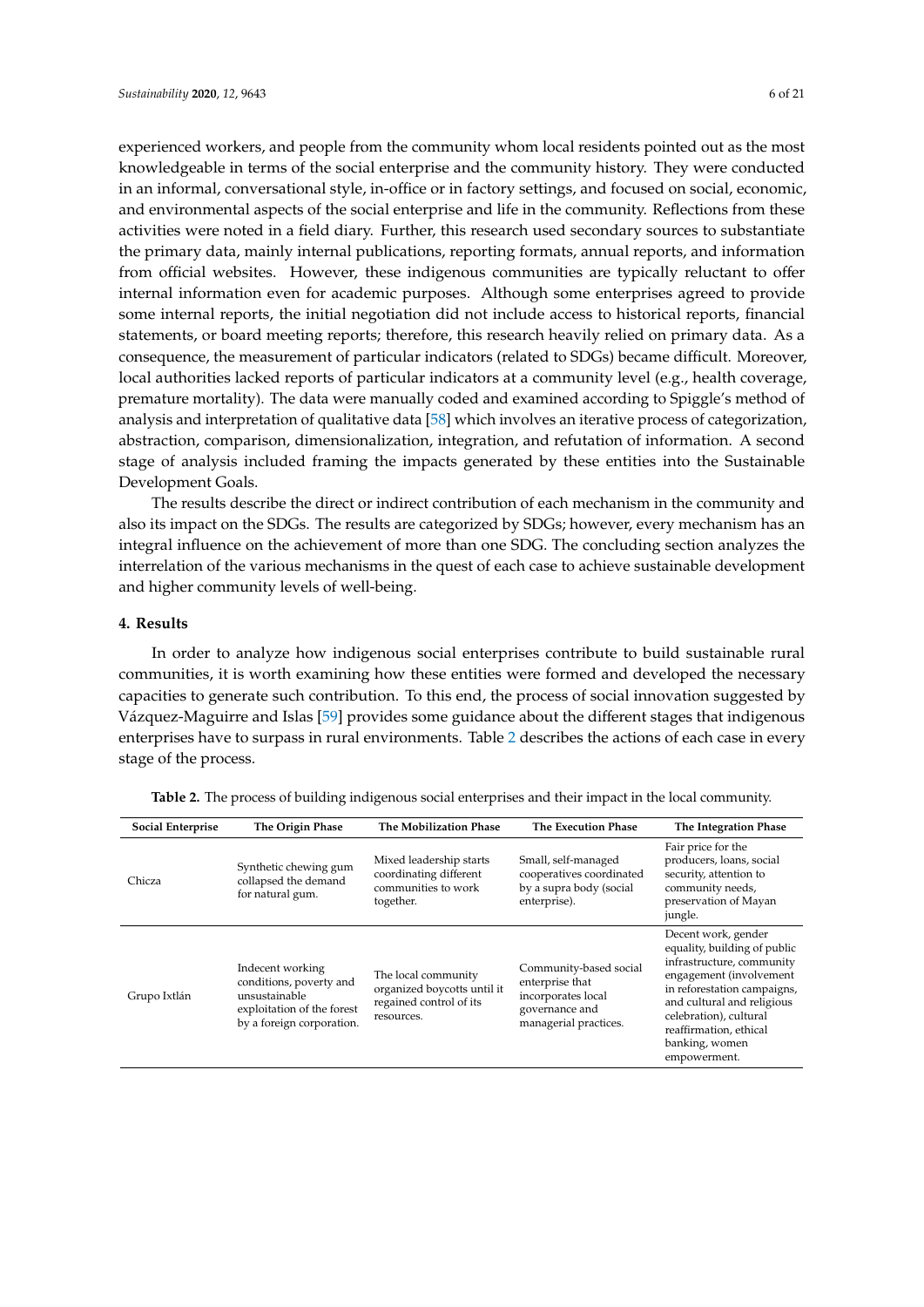<span id="page-6-0"></span>

| Social Enterprise | The Origin Phase                                                             | The Mobilization Phase                                                                                                                       | <b>The Execution Phase</b>                                                                                   | The Integration Phase                                                                                                                                                                                                    |
|-------------------|------------------------------------------------------------------------------|----------------------------------------------------------------------------------------------------------------------------------------------|--------------------------------------------------------------------------------------------------------------|--------------------------------------------------------------------------------------------------------------------------------------------------------------------------------------------------------------------------|
| Granja Porcón     | Extreme poverty caused<br>by agrarian reform that<br>ended governmental aid. | The local community starts<br>foresting its territory; the<br>pine trees will provide jobs,<br>and timber for cooking<br>and building homes. | Community-based social<br>enterprise that<br>incorporates local<br>governance and<br>cooperative principles. | Decent work, building of<br>public infrastructure,<br>transportation, new<br>markets for local<br>craftsmanship, free<br>materials for building<br>homes, sustainable forest<br>exploitation.                            |
| Wakami            | Extreme poverty, civil<br>war, and gender<br>discrimination.                 | External leadership starts<br>designing projects that<br>mobilize indigenous<br>women.                                                       | Small, self-managed<br>microenterprises<br>coordinated social<br>enterprise.                                 | Decent and flexible work,<br>attention to community<br>needs, building of cultural<br>centers, women<br>empowerment, help to<br>build decent and<br>environmentally friendly<br>homes, and scholarships<br>for children. |

**Table 2.** *Cont.*

Source: self-elaboration with primary data.

## *4.1. The Origin Phase*

Indigenous social enterprises are usually a local response to a major crisis that affects the dignity of the individuals and compromises the socio-economic dynamics of the communities. Evidence suggests that the four cases originated as a result of a major crisis. Chicza was created after the international demand for natural gum base collapsed due to the discovery of a synthetic substitute. The gum producers lost their main source of income and were forced to work on other primary activities that resemble a subsistence economy. The ancient Mayan activity of extracting the resin from the chicozapote tree and cooking it to obtain gum base almost disappeared. This also affected the Mayan jungle, since many individuals had to turn the forest into grazing areas for agriculture and cattle.

Grupo Ixtlán originated after the Mexican government granted a foreign company the right to exploit the forest of Zapotec communities in the Sierra Norte of Oaxaca. The company generated indecent jobs and undignified conditions where indigenous people had to exploit the same ecosystem that has sustained their community for generations. Many people were forced to migrate to cities, but those who stayed started searching for strategies to recover their land. In the case of Granja Porcón, an agrarian reform (1969) affected the dynamics of rural Peru. While the reform sought to adjudicate land to cooperatives and peasants, the transition left hundreds of communities unprotected and in complete misery and debt. The community of Granja Porcón, located in one of the two Peruvian states with the highest poverty rates, was one of them. Finally, Wakami's main goal is to empower indigenous women in rural Guatemala. Rural communities had faced extreme violence for over four decades of civil war (1960–1996). As a result, many communities lost their territory and were forced to search for new lands, and those who got to stay faced hunger and extreme poverty. Women were especially vulnerable since they often experienced double discrimination (gender and ethnic) and lack any empowerment within their male-dominated communities. Dignity violations in the form of extreme poverty, violence, menial jobs, and lack of opportunities originated a crisis that motivated individuals to mobilize to mend the situation.

## *4.2. The Mobilization Phase*

This phase is characterized by the organizing process in which local or external leadership mobilizes people and resources to design a solution that creates new equilibriums [\[59\]](#page-18-13). In the case of Chicza, a mixed leadership constituted by local gum producers from different communities and two experts that systematically analyzed the problem started visiting other communities and building consensus about new ways of organizing and exploring a long-term solution. The mobilization phase in Ixtlán took the form of organized boycotts that affected the operations of the foreign company.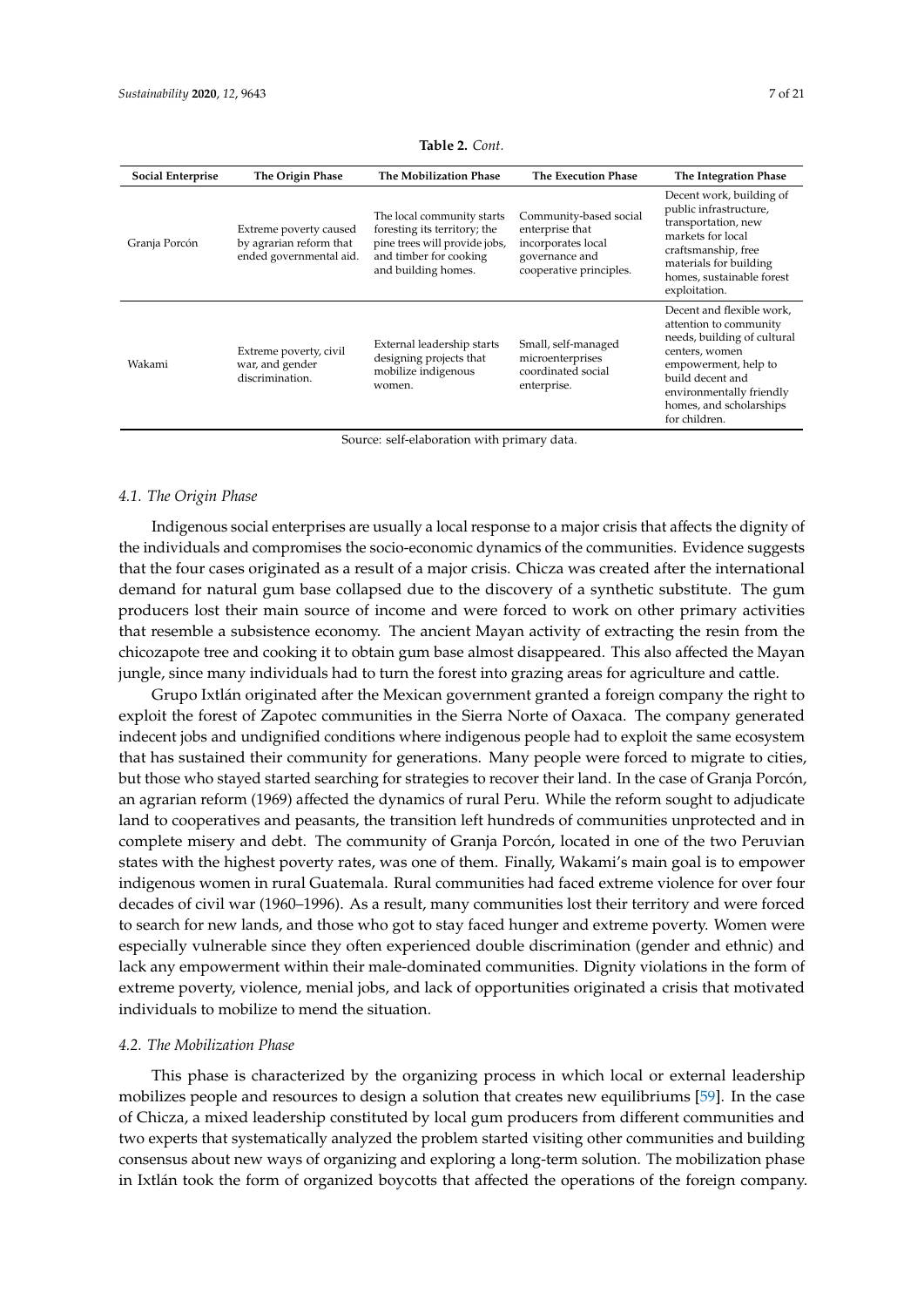Surrounded communities also joined the boycotts until the government finally agreed to end the concession of the corporation and restore the land rights to the indigenous communities. Thus, Ixtlán and other communities finally achieved self-determination to explore local solutions to the current situation. Similarly, the agrarian reform in Peru reinstated land rights to indigenous communities, but local leaders had to start building consensus about the type of community and productive activities they have to develop in order to achieve better levels of well-being. They finally agreed to start foresting their territory with the pine trees (through community work) and start designing productive entities that will provide jobs and prosperity to the entire community. Finally, Wakami relied on external leadership to mobilize indigenous women. Its founder, Maria Pacheco, started visiting communities to diagnose how she can better help rural women to overcome the dignity violation they have permanently suffered. She found a group of enthusiastic indigenous women that helped her find a solution.

In this stage, the policy context is especially important since it often provides part of the resources and expertise these initiatives need to develop. However, the narrative of the interviewed emphasized precisely the lack of such a policy context that would have facilitated the creation and development of these social enterprises. One of the managers in Granja Porcón recalls the difficulties to start this venture: "In the beginning we did not have anything to eat, because the Ministry of Agriculture left us alone, like a father abandoned her son, it just left us, and we didn't know how to do anything". In the case of Grupo Ixtlán, former workers that founded the enterprise recall that the first government programs (focused on forest enterprises) that reached the region arrived in the late 1990s (approximately a decade after the creation of Grupo Ixtlán), but they did not provide substantial help. The lack of a sound policy context that promotes the creation of social enterprises in these countries may also partially explain why they represent the exception rather than the rule in indigenous communities.

#### *4.3. The Execution Phase*

This phase refers to the different kinds of social entities that individuals and communities design to remedy dignity violations. These entities usually relied on mixed governance mechanisms that combine local values and governance with traditional management practices [\[40\]](#page-17-20). In the Chicza case, gum producers organized themselves in small, self-managed cooperatives that are coordinated by a supra body (social enterprise) that manufactures and distributes organic gum. This supra body is formed by representatives of more than 50 small cooperatives under a democratic scheme based on production. Hence, those cooperatives that produce more gum base are those who have more votes in the assemblies. The most experienced gum producers are also part of the board that supervises Chicza; however, each cooperative has self-determination and can invest its gains into its own projects in the community.

In the case of Grupo Ixtlán, local leaders decided to create a community-based enterprise with the explicit mission of providing the community with decent jobs and well-being. This enterprise is managed by one of the political authorities that also rules the community: the Commissariat of Common Goods. This body is democratically elected every three years, and is also supervised by a general assembly and supervisory board. During the assemblies, the community can propose and examine different productive projects that benefit the community. In this sense, Grupo Ixtlán is a social enterprise that adopted a local governance mechanism but is managed as a holding, with a CEO that supervises up to eight enterprises from different industries.

Similarly, the community of Granja Porcón decided to create a community-based enterprise that is also supervised by a general assembly that appoints a CEO every five years. The community work that helped to forest 6500 hectares of former grassland provided the means to create a forest and tourism activities that currently generate 400 jobs and public infrastructure to the 1200 inhabitants of Granja Porcón. Finally, Wakami mobilized groups of indigenous women into forming micro-enterprises that manufacture fashion accessories that are later commercialized worldwide by this social enterprise. Each group of women exercised its own policies, structure, governance, and practices according to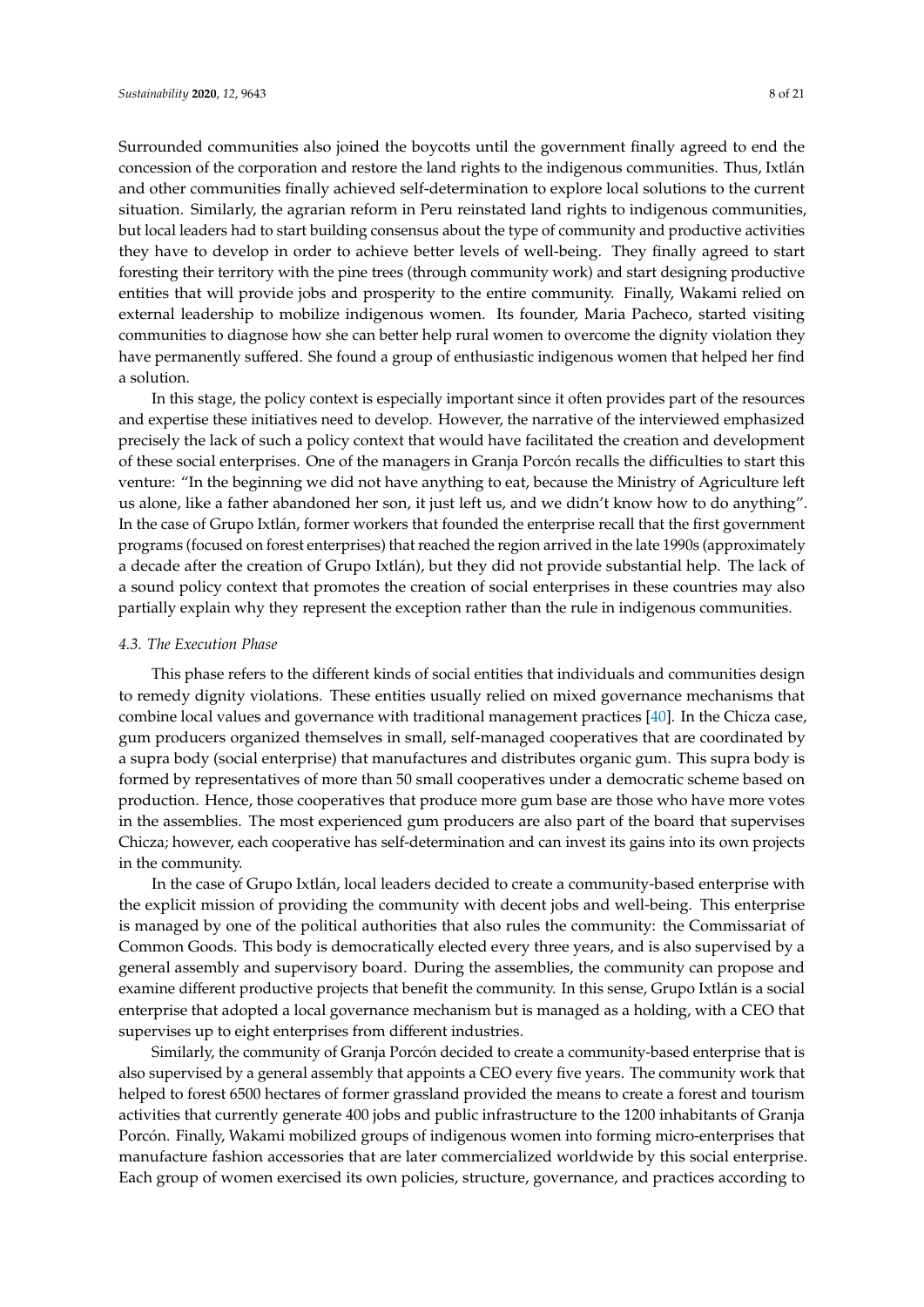local values and culture. Meanwhile, Wakami chose a hybrid model where two different entities contribute to achieve the mission of empowering indigenous women: a profit maximizing entity that designs and commercializes fashion accessories, and a social-driven organization that mobilizes, trains, and helps women and the community to achieve higher levels of well-being. Once these four social enterprises designed the most convenient structure and governance to achieve their mission, they started to implement specific strategies and dignity-based social innovations to achieve sustainability.

As these cases grew in size, they took advantage of governmental programs and international aid projects that provided resources and demand for their products. The Secretariat of Education became one of the main clients of Grupo Ixtlán in the late 2000s; Granja Porcón forested their territory with the aid of the Participatory Forest Development Project in the Andes (Proyecto Desarrollo Forestal Participativo en los Andes), executed by the Food and Agriculture Organization of the United Nations. Besides, it has long-term partnerships with Nestlé and Yanacocha (the fourth largest gold mine in the world) to develop dairy products and eco-tourism facilities, respectively. Further, Wakami has partnered with The Inter-American Development Bank and local corporations to finance diverse projects in the rural communities where it has operations. Finally, Chicza participates in government programs from The Secretariat of Economy, The National Forestry Commission (CONAFOR), and also national development banks to finance new projects and expand its operations worldwide. Although these cases initially lacked the policy context that supported their development, when they reached a certain business scale, they got access to these programs and partnerships to consolidate their growth and increase their impact and sustainability.

#### *4.4. The Integration Phase*

This phase corresponds to the efforts conducted by the social enterprise to achieve sustainability by means of specific empowering mechanisms and dignity-based social innovations. Vazquez-Maguirre and Islas suggest that two attributes are fundamental in this process of achieving sustainability: indigenous cosmovision of oneness with the environment, and the reconfiguration of the relationship between people and place which seeks to reconnect people with local knowledge, customs, and values [\[59\]](#page-18-13). The strategies implemented by each case are grouped according to the specific SDGs they addressed (see Table [3\)](#page-8-0). In this sense, the SDGs constitute a categorization system for the outcomes of these social enterprises and represent evidence of how developing countries (specifically rural areas) can contribute to addressing humanity's most urgent social needs. This also constitutes a research gap that invites scholars to focus on strategies to address particular SDGs in these regions [\[51\]](#page-18-6).

| SDG <sub>3</sub><br>Good Health                                                                                                                                                 | SDG 8<br>Decent Work                                                                   | SDG 10<br>Reduced Inequalities                                                       | <b>SDG 11</b><br>Sustainable<br>Communities                                                                                                                                      |  |
|---------------------------------------------------------------------------------------------------------------------------------------------------------------------------------|----------------------------------------------------------------------------------------|--------------------------------------------------------------------------------------|----------------------------------------------------------------------------------------------------------------------------------------------------------------------------------|--|
| Co-organize preventive<br>health campaigns.<br>Promote employees'<br>well-being.<br>Build health<br>infrastructure.<br>Promote the well-being<br>of the employees'<br>families. | Work stability.<br>Training and promotions.<br>Benefits additional to<br>those by law. | Low CEO pay ratio and<br>flat structure.<br>Equal opportunities.<br>Gender equality. | Investments in the social,<br>economic,<br>and environmental<br>dimensions.<br>Stakeholder engagement.<br>Promoting new ventures<br>that satisfy previously<br>unattended needs. |  |
| Specific Targets: 3.2, 3.4,<br>3.8, 3.9, 3.d                                                                                                                                    | Specific Targets:<br>8.5, 8.6, 8.8                                                     | Specific Targets: 10.1,<br>10.2, 10.3                                                | Specific Targets: 11.1,<br>11.3, 11.4                                                                                                                                            |  |
| . Common and Called and Common the matter case of the                                                                                                                           |                                                                                        |                                                                                      |                                                                                                                                                                                  |  |

<span id="page-8-0"></span>**Table 3.** Strategies designed by indigenous social enterprises to achieve sustainable communities (categorized by Sustainable Development Goal) and the specific target addressed.

Source: self-elaboration with primary data.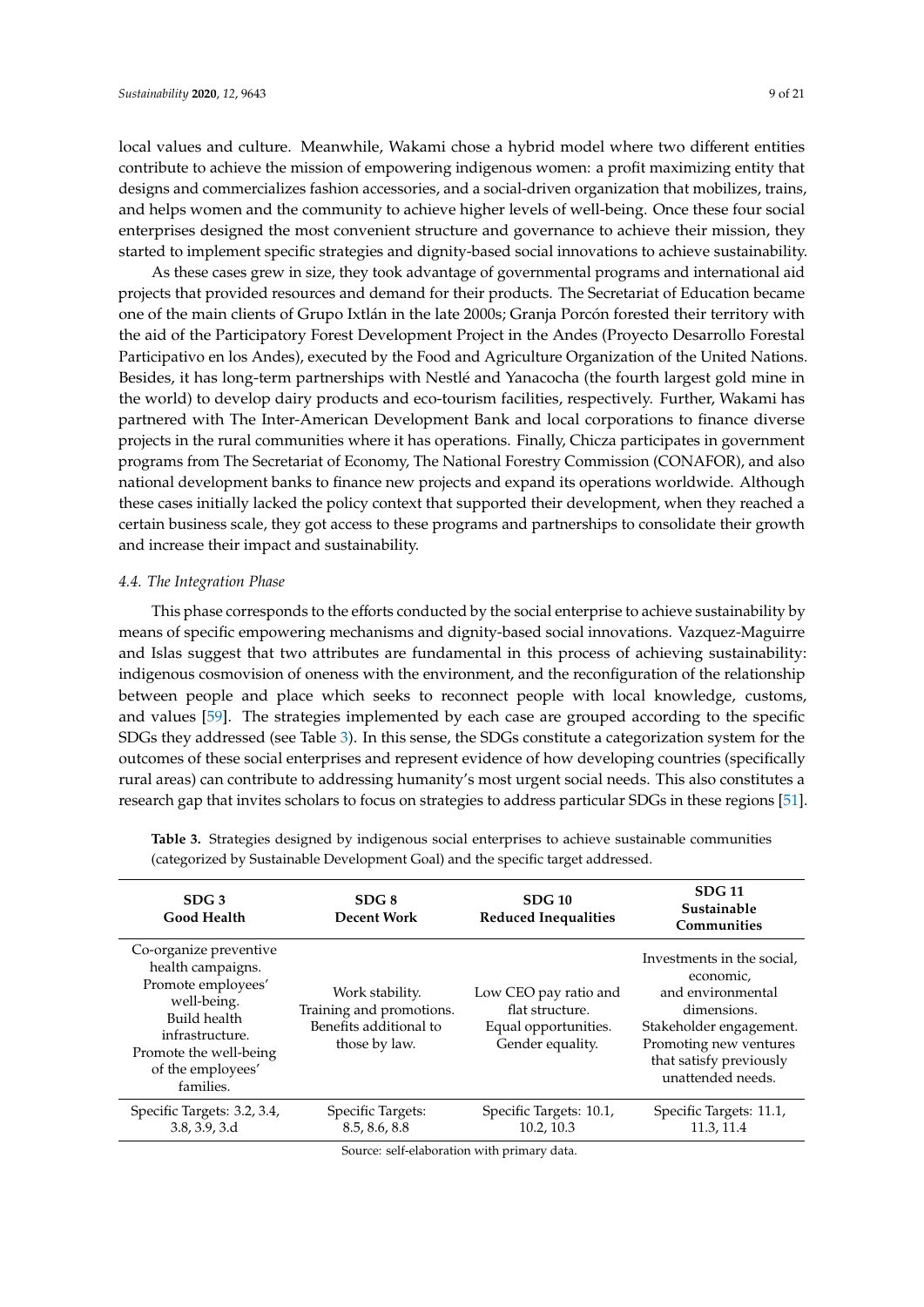The documented cases seek to promote the well-being and health of the community through four strategies: co-organize preventive health campaigns in the community, promote the well-being of employees, build health infrastructure, and promote the well-being of the employees' families, particularly children. Grupo Ixtlán co-organizes periodic campaigns to prevent diseases, promote vaccination, and raise health awareness in the community. Since local governments often lack resources, Grupo Ixtlán partners with the local government to build public infrastructure to improve community health services. The most common mechanism to promote health and well-being in the community is through the employees. In this sense, Granja Porcón and Grupo Ixtlán have internal policies that not only focus on their health, but on their integral well-being. Policies such as a strict 8-h workday, two days of rest per week (for most employees), emergency loans, medical insurance, job stability, vacations, and flexible work hours that allow employees to enjoy higher levels of welfare compared to employees of other local organizations where these benefits do not usually exist. For example, an employee of Grupo Ixtlán remembers his stage in a commercial company: "They only wanted production, they brought us industrial physiologists so we gave everything we had, to kill ourselves at work . . . it was very hard, they exploited the worker to the maximum, but here managers are more conscious". Chicza also provides social security and private health insurance to the gum producers. The last strategy focuses on the families of employees. Wakami has a nutrition and welfare department that monitors not only women that collaborate in the entity, but particularly their children. A nutrition specialist visits each community monthly and registers the size and weight of each child, recommending specific actions to take care of their health. Further, Wakami organizes healthy cooking workshops, promotes organic farming, provides natural water filters and solar panels, grants scholarships so that children do not leave school, etc.

As well-being is affected by multiple factors, ensuring a long-term impact in this goal requires organizations with a multi-purpose (economic, cultural, ecologic, social) orientation that are constantly engaging with their stakeholders. Stakeholder engagement is also a principle of humanistic management that aims to protect the dignity of each group affected by the organization. The four cases are constantly engaging and validating these four strategies with the community and exploring other dimensions that can have an impact on this SGD. One example is promoting and recovering ancestral methods of healing, pain relief, and herbal medicine made from local flora. These communities usually have different approaches to healing and well-being, and they often combine allopathic medicine with traditional healing methods. Promoting the latter may also have an impact on the cultural reaffirmation of these indigenous communities.

#### 4.4.2. Decent Work (SDG 8)

Every case analyzed has designed a social business model that seeks to generate decent work as a means to improve community well-being. In this sense, the social purpose directly targets employees and the local community. Therefore, every social enterprise has created strategies that protect and promote the dignity of the employees. These strategies can be grouped into work stability, training and promotions, and benefits additional to those by law.

The four documented cases have policies aimed at creating job stability. Most of the informants had at least a decade working in the company. For female employees, most of them mentioned that this was their first job and they were grateful the social enterprise gave them the opportunity and flexibility to work while they can still care for their children. There is no evidence of any dismissal in the documented cases (except for temporary workers, who are hired on a cyclical basis), and the few cases described by informants were related to ethical misconduct or behavior that was not aligned with community values. In the case of Grupo Ixtlán, there is an explicit policy of not dismissing any worker from the community. One of the managers explains that, if the company's mission is to create decent jobs for the community, firing an employee would contradict the purpose of the enterprise. The informants also describe that job stability brings certainty and tranquility to workers and their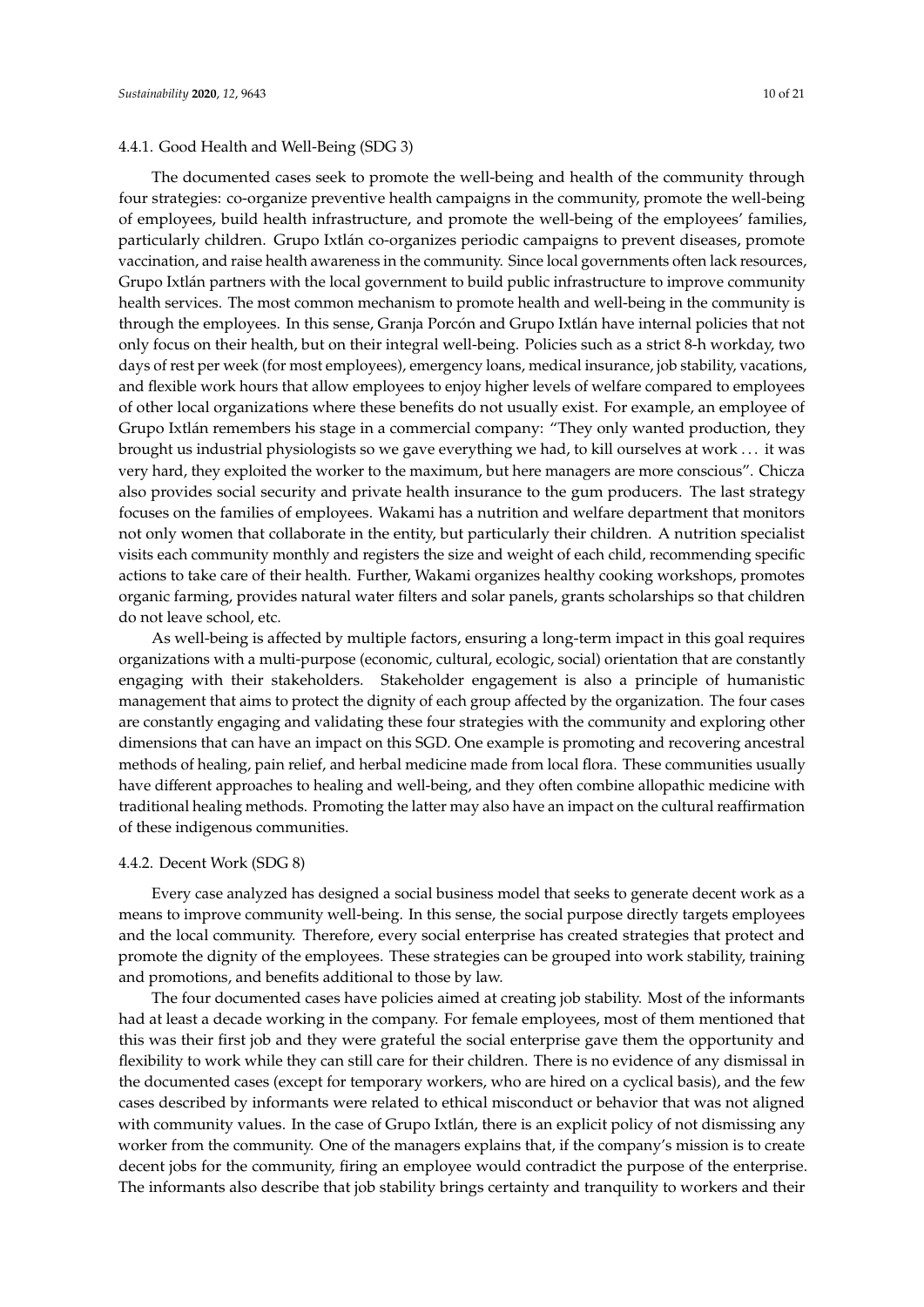families. Income stability also encourages some workers to start new businesses in the community, or to participate more actively in community committees in order to improve their neighborhood. Chicza guarantees a fair price for the gum base that is acquired from the producers. Even though the chewing gum base market price fluctuates like any other commodity, Chicza has managed to increase the price it pays to the producers (mainly by adding value to the final product). The managers believe that this policy contributes to income stability and better planning (infrastructure in the community, home improvements, acquiring assets, child education).

There is evidence of labor mobility towards managerial positions within the company in each documented case. First, these entities have implicit policies to hire traditionally excluded groups from the labor market such as young people and women. Moreover, there are training and development policies that promote employees to learn different skills and fill managerial vacancies when needed. In Wakami, indigenous women have been promoted to positions in the corporate headquarters located in Guatemala City. One of the coordinators said she was happy to be able to train new groups of indigenous women, just as Wakami once did with her. Chicza also encourages family members of chewing gum producers to work in the factory and headquarters, which are located in the city of Chetumal, the capital of the state.

Furthermore, employees in the four cases receive benefits additional to those by law. Informality is common in rural areas of the region; therefore, employees often do not have any other benefit additional to their salary, not even vacations. The four social enterprises examined in this work changed that dynamic and provided their employees with benefits (Christmas bonus, vacations, social security, loans). In the case of Chicza, the producers have private health insurance and a death benefit in addition to those benefits provided by the Mexican law. Grupo Ixtlán provides interest-free loans, so employees can start a venture or finance a celebration or an emergency.

Decent work also implies not seeing the community as a mere supplier of human capital and resources. In the paragraphs above and also in the previous section (SDG 3), evidence suggests that both the well-being of the workers and the community are the raison d'être of the social enterprise. This positions the human being at the center of the enterprise instead of being considered just another input to reach an economic objective. The results are also positive for the company in the economic dimension; some managers describe that the levels of employee motivation and productivity are higher than in other companies. Moreover, the social enterprise's legitimacy levels in the community are also higher when compared with other entities.

#### 4.4.3. Reduced Inequalities (SDG 10)

Enterprises can reduce or increase inequality in the communities where they operate depending on their strategies and incentives. The documented cases follow three strategies to target this goal: low CEO pay ratio and flat structure, equal opportunities, and gender equality. Social enterprises tend to adopt innovative organizational structures to deal with the tensions that are often caused by conflicting social and economic objectives [\[60\]](#page-18-14). The four cases have designed flat organizational structures, with a maximum of four levels of hierarchy, that favor dialogue and participation. This flat structure also causes a low CEO pay ratio when compared to commercial companies. According to the informants, this radio is around 5 to 1, while in corporations in the United States, the CEO earns on average 271 times the annual pay of the typical worker [\[61\]](#page-18-15). The informants agree with this salary policy since everyone works 8 h and it would not be fair that salaries differ substantially among employees. A job and a decent payment are fundamental instruments to dignify and empower individuals.

Inequalities are also reduced when everyone has access to growth opportunities. In the documented cases, there are schemes to finance productive projects at low cost. In Grupo Ixtlán, employees take advantage of interest-free loans to start businesses that generate more jobs in the community: hotels, restaurants, coffee shops, internet cafes, taxis, rent of equipment and machinery, etc. Some of the beneficiaries of these loans resign to devote fully to their businesses, also contributing to meet the needs of the community. The manager of one of the social enterprises believes that, even if employees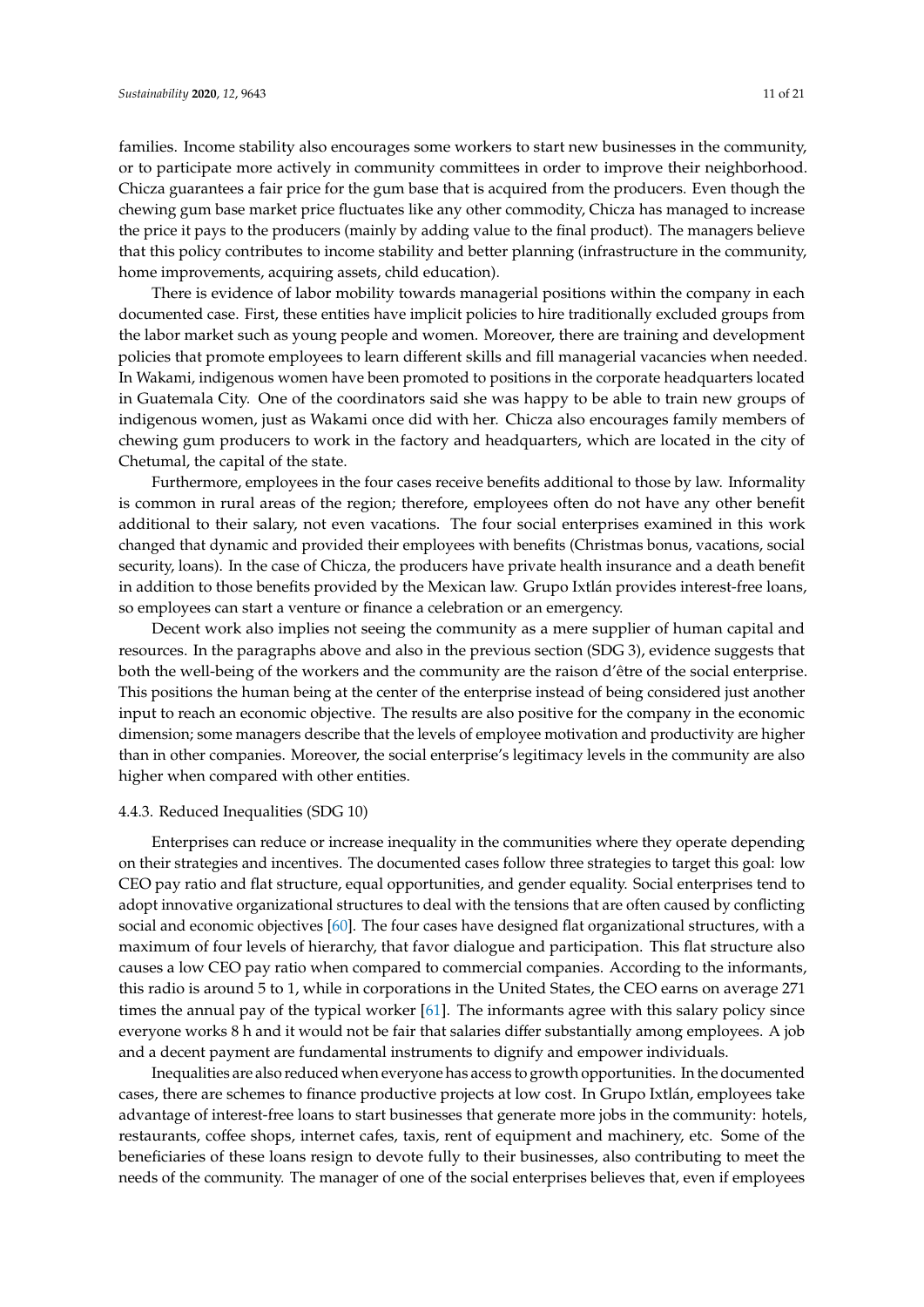leave their job, it is a sign of a community moving forward: "it's good that now other companies are generating jobs in the community."

Social enterprises have the potential of reducing structural discrimination against indigenous women in terms of decision making and access to employment. These entities "can sustain the empowerment of the weakest social sectors like indigenous women, who suffer from a condition of double discrimination" [\[62\]](#page-18-16) (p. 292). In the particular cases of Granja Porcón and Grupo Ixtlán, both have gender equality policies and flexible work arrangements to encourage the incorporation of women to work, allowing women to access social programs and taking care of their children. In the case of Wakami, it works directly on the dignification of indigenous women and the reduction of gender inequality through decent employment and training. As a result, women participate more actively in the public affairs of their communities and are also empowered to make decisions at home.

These strategies seem to be generated by ethical decision-making processes that are geared by principles such as justice, equality, and inclusion. Altogether, these strategies seek a more humane and life-conducive form of organizing, one that reduces inequalities in the workplace and also in the community. Evidence from the cases suggests that the three strategies have prompted social change and empowered those members of the community that might be subject to cultural and economic barriers.

## 4.4.4. Sustainable Communities (SDG 11)

Social enterprises have assumed a proactive role in generating sustainable communities. These companies tend to have a sustainable approach, with a dual purpose: economic and social-environmental [\[31\]](#page-17-11). The four cases show investments in the social, economic, and environmental dimensions, and stakeholder engagement that contributes to the sustainable development of the communities where they operate.

For example, Chicza is a profitable social enterprise that transfers more than 85 percent of the income it generates to the local gum producers that live in rural communities in the Mayan jungle. As they have more income to improve their homes, they buy better equipment and send their children to school. Chicza is also reforesting the jungle, by promoting farmers to change the use of their land from agriculture (mostly corn crops) to reforesting with trees whose fruits have more market value (chicozapote, ramón tree, and wild pepper). These trees also provide habitat and food for a large array of species. Chicza has reconverted 4000 hectares of grasslands into jungle. Further, Chicza has promoted groups of women in these communities to create micro-enterprises to commercialize ramón flour and wild pepper. In this process, Chicza generates positive impacts in each dimension (economic, social, and environmental) and contributes to build sustainable communities in the Mayan jungle.

Wakami has started building community centers for the integral development of the community. Within these centers, the social enterprise seeks to build self-governance mechanisms so that community members can work together towards sustainable development. Wakami also promotes families to equip their homes with eco-friendly heaters, stoves, water filters, and construction materials. It wants these groups of women and their families to be the change that the community needs towards self-determination and sustainability. Wakami's ultimate purpose is that these groups of women pursue other business opportunities and mobilize the community towards creating more decent jobs and self-manage the infrastructure projects they need to increase their well-being.

Similarly, Grupo Ixtlán is constantly engaging with the community (assemblies, direct dialogue with employees from the community) to diagnose those issues that may be deterring a better quality of life. The social enterprises have responded by creating new ventures that satisfy previously unattended needs (e.g., access to credit, construction materials, and gas). It has also invested in the environment dimension by building waste and water management plants, reforesting every hectare of pine trees that it exploits (Grupo Ixtlán has the Forest Stewardship Council certification for sustainable forest management), and it has a strict policy of avoiding the use of chemicals in any process regarding the forest. The indigenous cosmovision of oneness with the environment prevents Grupo Ixtlán from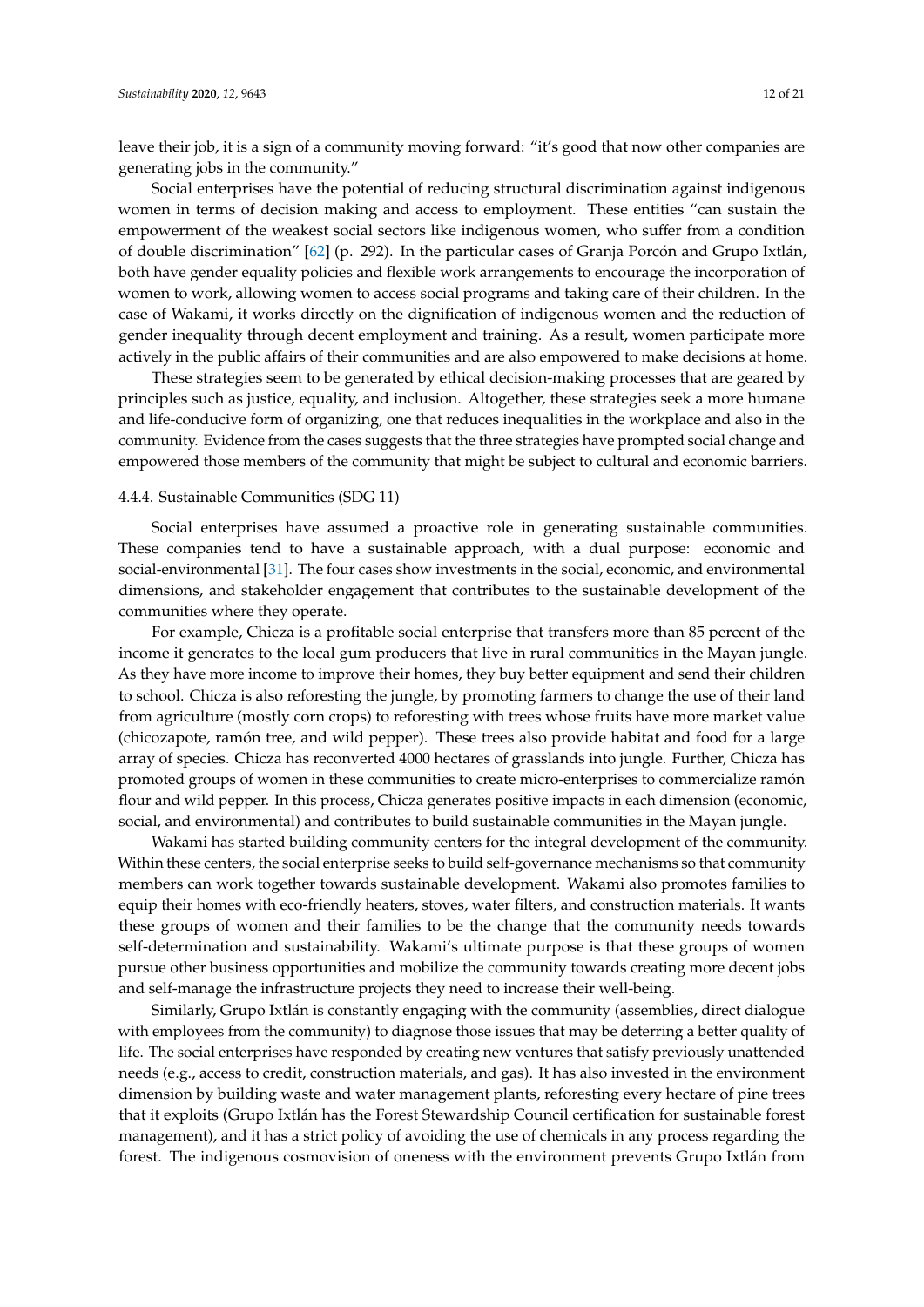using chemicals that may later harm the flora or fauna and also the community since they use water from nearby streams.

Finally, Granja Porcón is one of the most well-known cases of environmental achievement as the community forested over 6500 hectares of pine trees that now constitute a complex forest ecosystem that is managed sustainably to provide decent jobs and well-being to its inhabitants. The social enterprise has provided the community with the wood to build their homes and cook their meals, and with the means to build public infrastructure. It has also developed a picturesque community in the middle of the forest that receives thousands of visitors annually. Tourists can witness the sustainable development of the community, the different business units the social enterprise has promoted (pisciculture, dairy, eco-cabins, restaurants that cook only with local ingredients), and how a once deprived community with no jobs now has food self-sufficiency and more jobs than the community needs (Granja Porcón recruits workers from neighboring communities to fill this gap).

#### **5. Discussion**

The process of social innovation suggested by Vázquez-Maguirre and Islas [\[59\]](#page-18-13) provides a framework to analyze how indigenous communities create and develop social enterprises to achieve social and environmental goals. In the origin phase, Peredo and Chrisman found that economic or social stress influence the emergence of indigenous social enterprises, which are usually a local response to a major crisis that affects the dignity of the individuals and compromises the socio-economic dynamics of the communities [\[45\]](#page-18-0). In this sense, the four cases offer evidence of a social stress that prompted a market-oriented solution. The aim of the solution, in most of the cases, is to offer potential relief [\[41\]](#page-17-21) and power shifts in the dynamics of indigenous communities [\[63\]](#page-18-17), promote social justice [\[47\]](#page-18-2), and regain control of their territories [\[62\]](#page-18-16).

In the mobilization phase, local or external leadership is needed to organize the community towards a common goal. Although both types of leadership seem to mobilize the community, authors such as Wheatley and Frieze argue that effective change does not result from preconceived plans by a single individual but rather local actions that spring up simultaneously in many different areas [\[64\]](#page-18-18). In this sense, collective local leadership, as in the case of Granja Porcón and Grupo Ixtlán, may find more easily the legitimacy and urgency to build a social enterprise. This perspective assumes that local people are competent interpreters and solvers of their own problems [\[65\]](#page-18-19) and have the capacity to build sustainable solutions. However, Wakami and Chicza have also relied on external leadership that has designed innovative business models based on market opportunities located in other countries. Such opportunities may be difficult to be discovered by local communities. As a consequence, both Wakami and Chicza export most of their production to different countries, while Granja Porcón and Grupo Ixtlán rely on local markets.

The execution phase relies on mixed governance mechanisms that combine local governance with traditional management practices to create social enterprises; this combination is needed to adapt organizational processes and structures that soundly allow the achievement of the organizational goals [\[66\]](#page-18-20). Although indigenous enterprises often rely on traditional knowledge [\[67\]](#page-18-21) and local entrepreneurial behavior [\[68\]](#page-19-0), national agrarian authorities often regulate and supervise how indigenous communities manage their enterprises [\[69](#page-19-1)[,70\]](#page-19-2). The communal property of the land is legally recognized in México, Guatemala, and Perú and constitutes a strategy for the conservation and exercise of sustainable activities at the community level [\[71\]](#page-19-3). Communal property is regulated by agrarian laws and delineates community governance structures that are later adopted by indigenous enterprises [\[70\]](#page-19-2). Different publications have documented how to successfully combine these governance mechanisms to form indigenous social ventures [\[36](#page-17-16)[,72](#page-19-4)[,73\]](#page-19-5).

In the integration phase, the indigenous social enterprises design and develop strategies to achieve sustainability by means of specific empowering mechanisms. The strategies are categorized by SDGs to contribute to a research gap that invites scholars to focus on specific strategies that better address particular SDGs in regions such as Latin America [\[51\]](#page-18-6). Table [3](#page-8-0) resumes the strategies designed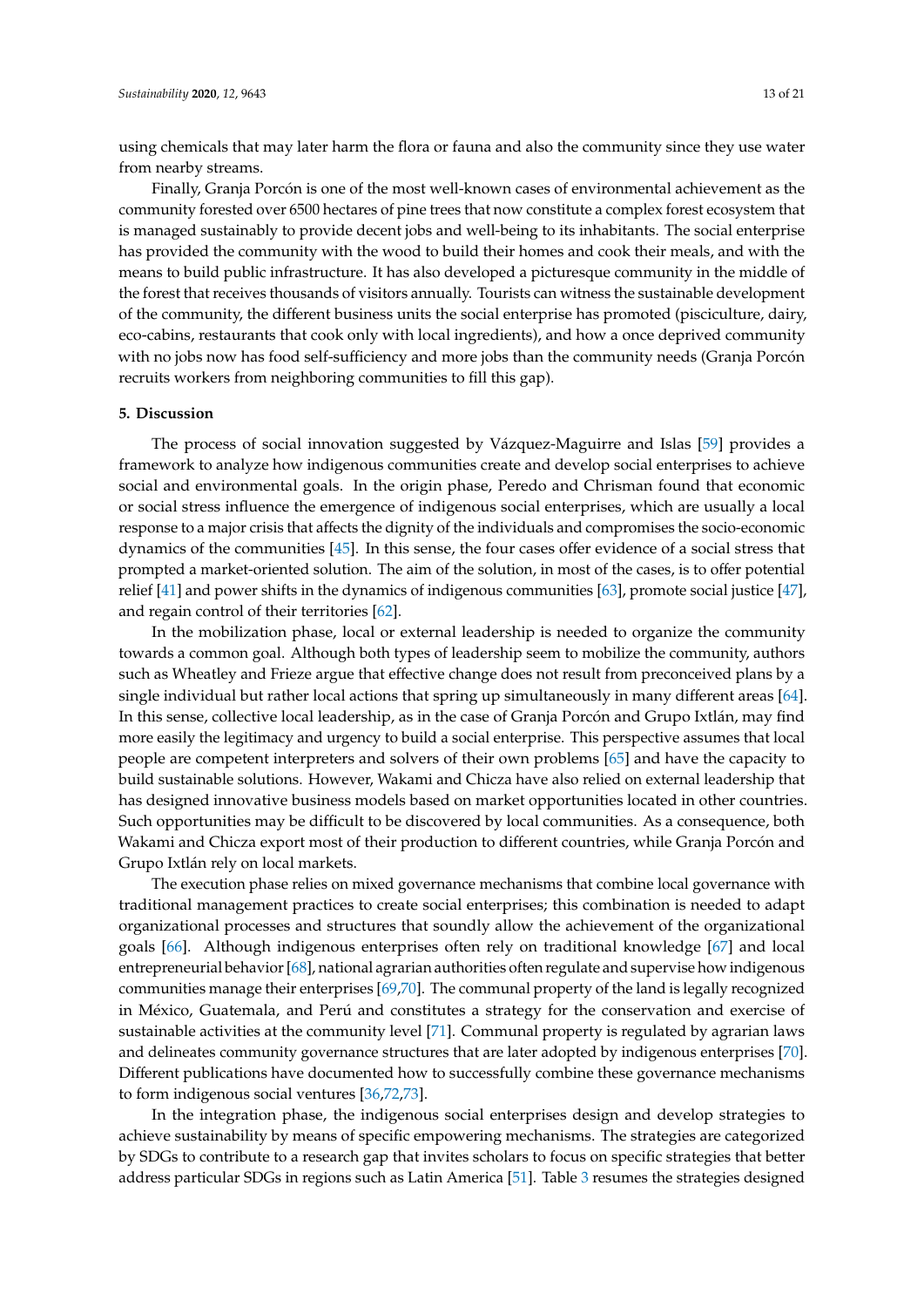by indigenous social enterprises to achieve sustainable communities. In this sense, a humanistic management approach requires that every strategy incorporates its principles and aims to protect the dignity of the individual and promote their flourishing [\[19\]](#page-16-18). The four cases analyzed in this work originated due to dignity affronts to people in these indigenous communities. Therefore, the strategies implemented by these entities have a profound respect for human dignity, which is also the guiding principle of humanistic management. These strategies also seek to protect human dignity and promote human flourishing, which is also a central objective of the humanistic management approach.

Regarding SDG 3 (good health), social ventures developed by indigenous people usually focus on health and well-being [\[47\]](#page-18-2) and often include the community in their efforts toward this goal [\[73\]](#page-19-5). Two of the four strategies derived from the cases target the community directly: co-organize preventive health campaigns and build health infrastructure. Since indigenous rural communities in Latin America usually present high levels of poverty [\[74\]](#page-19-6), social enterprises often have to assume the role that the government was supposed to have in terms of providing public health and community well-being [\[8\]](#page-16-7). The other two strategies (promote the well-being of employees and also their families) are somehow common strategies in some social enterprise models that consider the employee as the main beneficiary of the venture [\[75\]](#page-19-7). One of the preferred actions, as shown in three of the four cases, is providing private health insurance and other benefits additional to those by law, which also indicate the relationship between good health (SDG 3) and decent work (SDG 8).

Regarding SDG 8 (decent work), Melé mentions that humanistic management requires maximum respect for people and full consideration of their dignity [\[19\]](#page-16-18). The author suggests promoting the development of individuals within the organizational structure (training and promotions). The cases suggest two additional strategies: work stability and benefits additional to those by law. In this sense, previous studies confirm that social enterprises that focus on work integration effectively reduce limitations in work opportunities [\[76\]](#page-19-8). Other studies suggest that these benefits, such as interest-free loans, help to promote the entrepreneurial spirit that often characterizes indigenous communities since they are usually located in remote areas with difficult access and limited job opportunities [\[73\]](#page-19-5). However, these benefits along with fair wages have to be linked to productivity and economic performance to achieve sustainability in the long run [\[77\]](#page-19-9). These strategies reinforce the idea that social enterprises serve as a template for humanistic management [\[7,](#page-16-6)[78\]](#page-19-10). Other empirical studies from Latin America (specifically in the tourism industry) also link a humanistic management approach with decent work, human dignity, justice, and the presence of social enterprises [\[18,](#page-16-17)[79\]](#page-19-11).

SDG 10 (reduced inequalities) is especially urgent and deeply rooted in the region. Inequality in Latin America is 30 percent higher than the world average, measured by the Gini coefficient [\[80\]](#page-19-12). Indigenous groups, which represent 42 million people, are one of the most vulnerable segments as they face structural discrimination in terms of education systems and access to employment [\[81\]](#page-19-13). Indigenous peoples constitute 14% of the poor and 17% of the extremely poor, although they represent only 8% of the population in the region [\[74\]](#page-19-6). Nearly half of Latin America's indigenous people have had to migrate to cities [\[82\]](#page-19-14) in search of a life in dignity. Indigenous social enterprises can potentially reduce the inequalities that force communities to migrate to urban centers in search for job opportunities. The three strategies derived from the cases (low CEO pay ratio and flat structure, equal opportunities, and gender equality) help to avoid an instrumentalist use of the worker and contribute to protect and recognize their unconditional human dignity—which is one of the principles of humanistic management [\[7\]](#page-16-6). As a result, Peredo and Chrisman suggest these enterprises might be an instrument for maintaining cultural values and improving the well-being of disadvantaged segments [\[45\]](#page-18-0) that face structural labor barriers, such as indigenous women [\[34\]](#page-17-14). Further, they can lead the process of self-determined development, which is premised on acknowledging indigenous ownership rights to lands and resources and respecting their right to self-determination and free prior informed consent [\[83\]](#page-19-15). Thus, indigenous social enterprises also challenge Western economic paradigms of development [\[43\]](#page-17-23).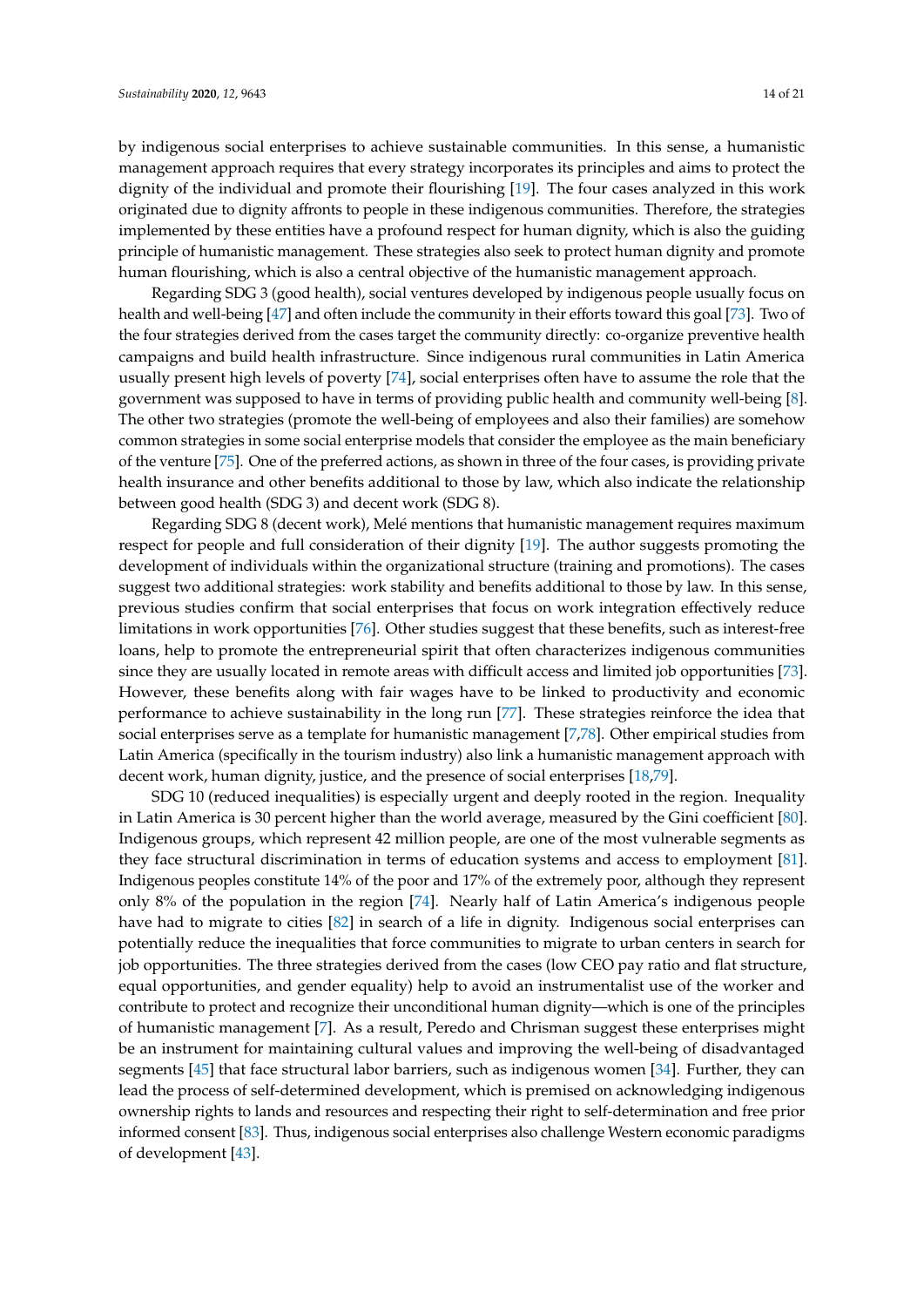The three previous SDGs work on a smaller scale to achieve SDG 11: sustainable communities. In this sense, Berkes and Adhikari found that the objective of indigenous ventures is often related to community-based development [\[67\]](#page-18-21). Similarly, Walters and Takamura suggest that business strategies within indigenous communities are based on the combination of community, spirituality, sustainability, and entrepreneurship [\[84\]](#page-19-16). In this sense, the three strategies related to this SDG (investments in the social, economic, and environmental dimensions; stakeholder engagement; and promoting new ventures that satisfy previously unattended needs) have contributed to safeguarding ancient ecosystems that are the base of their traditional way of life. Colbourne and Anderson [\[85\]](#page-19-17) and Spiller et al. [\[86\]](#page-19-18) found similar results in indigenous communities. In this sense, one of the challenges of these enterprises is understanding how local people perceive the impacts of their livelihood activities on the environment in order to formulate appropriate tailored conservation policies [\[87\]](#page-19-19). These strategies also suggest that economic goals are not prioritized as in profit-maximizing entities, as suggested by Peredo et al. [\[45\]](#page-18-0) and Morris [\[44\]](#page-17-24). Instead, stakeholder engagement results in a variety of investments in the social and environmental dimensions that generate the conditions for the sustainable development of the community, as also suggested by previous studies [\[37\]](#page-17-17).

#### *Public Policy Implications*

Social enterprises paying decent wages often compete with disadvantage against profit-maximizing entities, as the latter can reduce costs by paying the minimum wage the market will bear [\[88\]](#page-19-20) and also reduce the social benefits of its workers. This compromises the financial viability of social enterprises. Insufficient public policies that support social ventures partially explain that, in Mexico, the life expectancy of a social enterprise is less than one year in 38.3% of the cases, and only 5.2% of them survive more than 10 years [\[89\]](#page-20-0). Given the impact that indigenous social enterprises have in achieving the SDGs, promoting public policy that supports them seems strategic and urgent.

Public policies that focus on providing sustainable finance for social enterprises are essential since they require capital at all stages of their life cycle (e.g., crowdfunding, venture philanthropy, business angels, institutional investors) [\[90\]](#page-20-1). Sustainable finance is just a component of a larger social entrepreneurial ecosystem that is just emerging in Latin America to promote social enterprises; public policy should also support social labs and accelerators, specialized government agencies, university labs [\[91\]](#page-20-2), and training and research that increase the knowledge of the sector and its needs [\[90\]](#page-20-1). Social enterprises also need help to develop the managerial capacity to build effective strategies to enter the market [\[90\]](#page-20-1). Making social enterprises the favored providers of public services would also facilitate their growth.

Similarly, some actors of the social economy believe that policymakers should incorporate social economy principles into the wider economy (e.g., social justice, democratic participation, egalitarianism, and social goals) [\[88\]](#page-19-20) in order to change the prevailing economic paradigm into a more humanistic, dignity-oriented model of organizing [\[7,](#page-16-6)[11](#page-16-10)[,92\]](#page-20-3). One of the first actions towards this goal requires embedding social enterprise courses in national curricula and greater rhetorical support for the social economy by policymakers [\[88\]](#page-19-20).

The social economy is also seen as a provider of employment (especially reintegrating vulnerable groups into the mainstream labor market) at times of economic scarcity [\[88\]](#page-19-20). In particular, empirical evidence suggests that social enterprises contribute to subjective well-being [\[46\]](#page-18-1); therefore, public policy that promotes these entities' development can greatly contribute to reaching the SDGs' targets set by each country.

#### **6. Conclusions**

Humanistic management can contribute to shape a new paradigm for organizations in Latin America that seeks primarily to create more humane and life-conducive organizing and generate common well-being. In this quest, the community becomes a major stakeholder in the search for sustainability and the accomplishment of the SDGs. Evidence from the cases suggests that the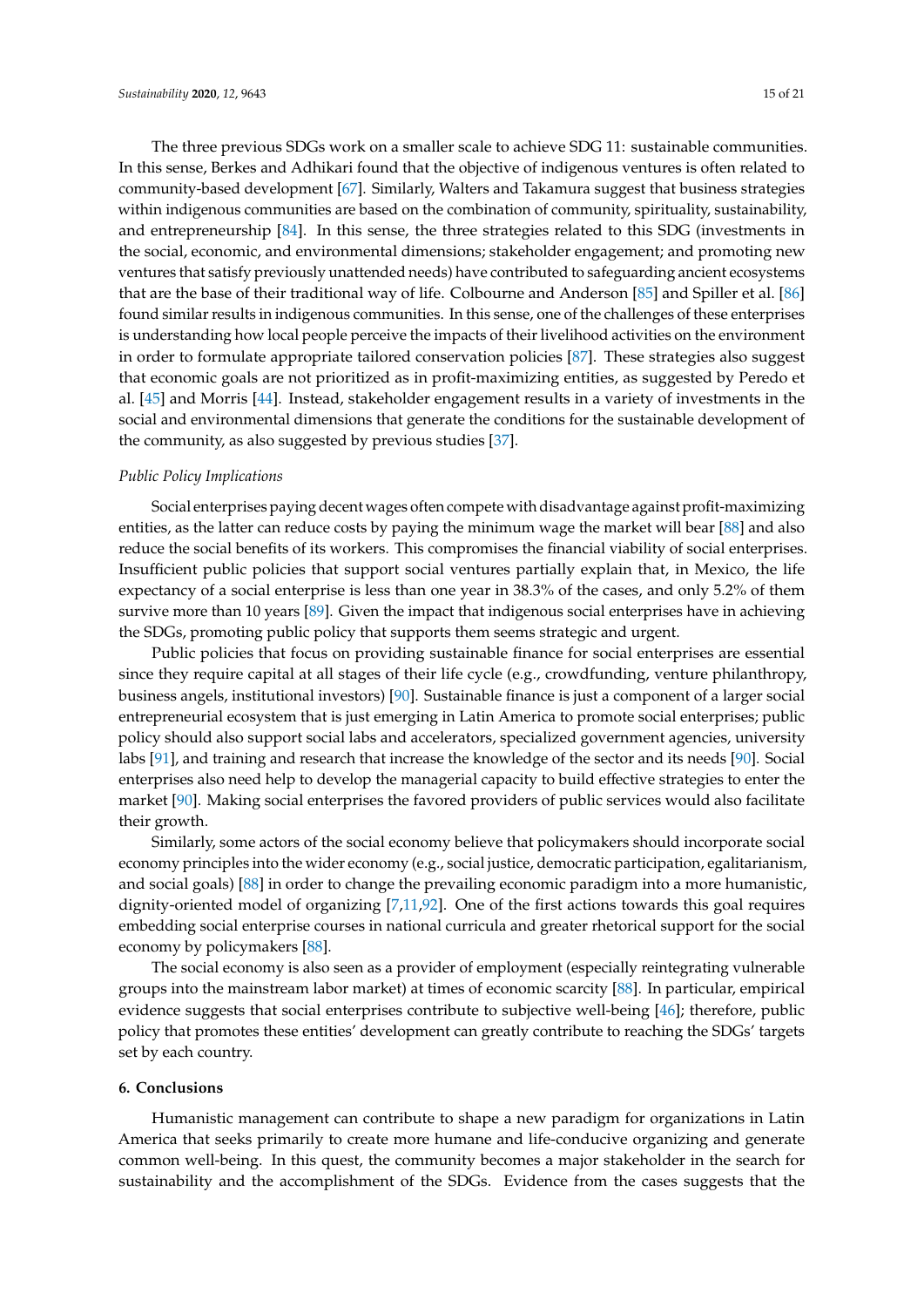indigenous social enterprises generate strategies that have a positive impact on the prosperity of the stakeholders and contribute to the community sustainability. Aligned with previous studies, indigenous social enterprises have the potential to transform communities, empower their individuals, and contribute positively to their quest for sustainability and prosperity.

The cases analyzed in this work describe an alternative model of interaction with the community: one that is based on cooperation and fair distribution of wealth among its stakeholders. Similarly, active stakeholder engagement also ends up limiting potential negative impacts of the social enterprises and setting legitimacy standards in environmental issues, labor rights, and transparency and accountability. As a consequence, this interaction generates positive synergies that establish new equilibriums of well-being in the community, which further prompts the social enterprise to be more competitive, generate greater positive impacts, and provide dignity protection and the possibility of human flourishing.

The lessons that derive from the cases constitute evidence of a more dignifying form of management which includes every stakeholder and recognizes their intrinsic value. The strategies described in this chapter generate positive synergies that establish new equilibriums of well-being in the community, which further prompts the social enterprise to be more competitive and generate greater positive impacts on society. Moreover, the cases suggest that working towards a particular SDG indirectly favors the attention of other goals, thus demonstrating the close interrelation of the 17 SDGs.

This chapter also suggests that the humanistic management approach contributes to a better understanding of the dynamics of indigenous social enterprises, as humanistic principles seem to guide these entities. These principles are, but are not limited to: unconditional respect for human dignity, humane and life-conducive organizing, multi-purpose (economic, cultural, ecologic, social) orientation that seeks stakeholder well-being, ethical decision making and accountability, and stakeholder engagement (e.g., the community). The cases described in this chapter suggest elements for new management models and forms of interaction with the community that further protect and promote the dignity of each individual, thus achieving one of the main objectives of humanistic management. Future lines of research should focus on how social enterprises initiate these processes of interaction with the community, and how to break the barriers generated by stakeholders that view any enterprise with suspicion. Latin America has presented itself as an ideal region to answer these questions and continue to explore new models of humanistic management.

This work addresses a research gap that points to the lack of studies that focus on strategies to address particular SDGs in developing countries [\[51\]](#page-18-6), and also the need to understand social enterprises within different contexts [\[37\]](#page-17-17). By examining how business strategies target specific SDGs in such contexts, new empirical evidence may suggest more efficient forms to achieve particular goals. Further, this work shed light on the role indigenous social enterprises play in the quest for communities to achieve sustainability and well-being. The humanistic approach to indigenous social enterprises followed in this article and the process by which these entities are formed and developed also addresses a gap mentioned by Pirson el al. [\[7\]](#page-16-6) by highlighting how and where issues of dignity arise in different communities, and how they respond by protecting human dignity through indigenous entrepreneurship. Similarly, the strategies that emerged in the examination of the cases also address a gap pointed out by Pirson et al. [\[7\]](#page-16-6); they invited scholars to perform empirical research that sheds light on how to better design human-centered organizations that prioritize dignity and value generation.

This study has limitations that suggest a cautious interpretation of the results. The cases respond to a particular socio-cultural and ethnic context that influences the strategies that these enterprises designed to achieve their goals and engage with the community. Moreover, the nature of indigenous social entrepreneurship in Latin America invites us to be prudent when extrapolating the results to other regions. Furthermore, critical perspectives on indigenous research suggest that indigenous communities participate in study designs and interpretation. However, indigenous communities did not participate in this work's study design, which was mostly based on traditional strategies (case study) and instruments of data gathering and data analysis. This can be interpreted as a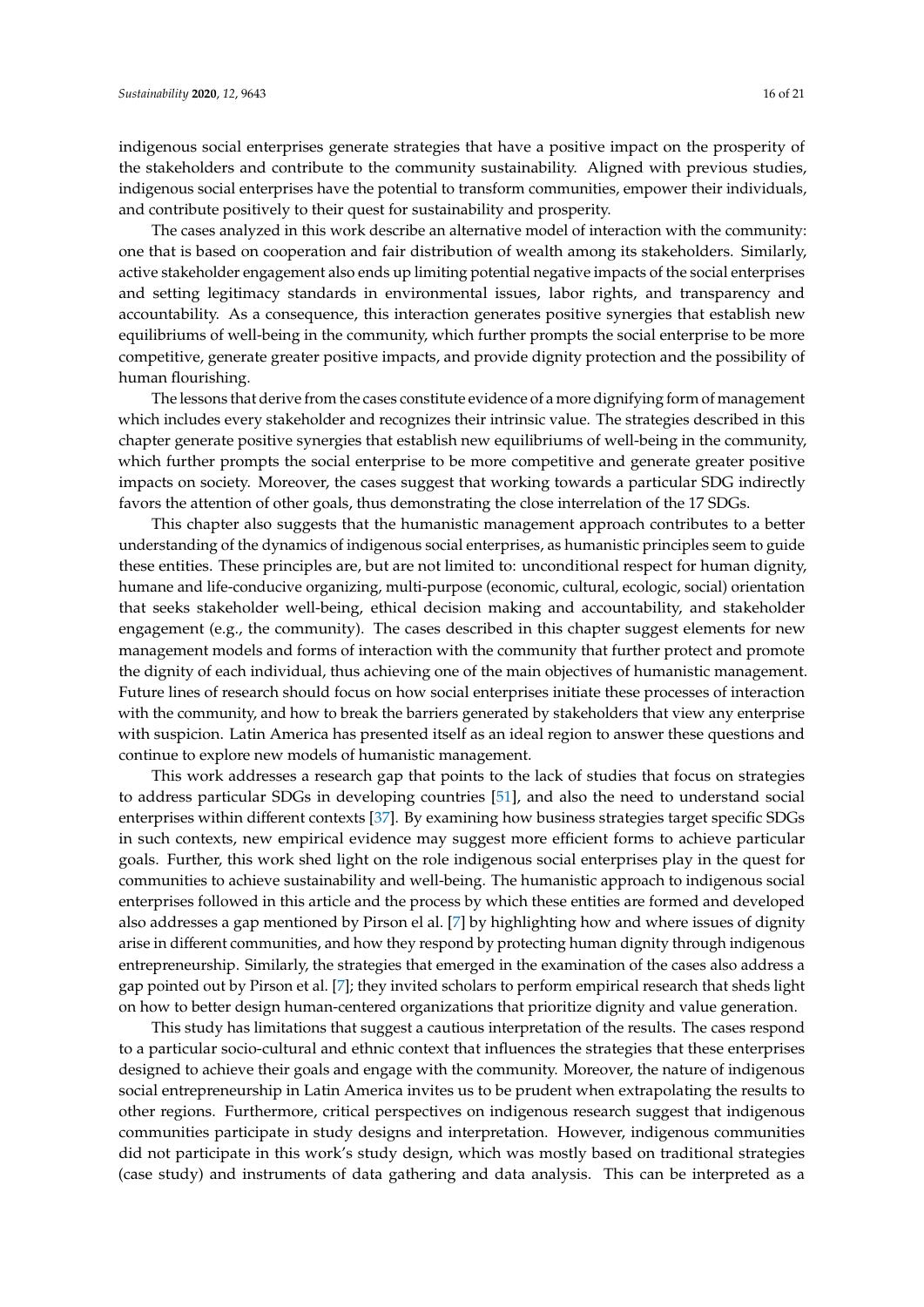methodological limitation. Besides, the criteria to select the cases (performance, visibility, and size) pose a bias that indicates these are considered exceptional social enterprises within the context of each country. Additionally, the lack of historical and current data at the community level regarding some SDGs' targets made this research rely heavily on primary data, which made it difficult to establish, with certainty, when the community reached certain well-being and dignity thresholds. Finally, the exploratory and descriptive nature of this work suggests that the results should not be considered incontrovertible but rather part of a broader dialogue that draws on new empirical evidence to build a better understanding of the phenomena.

**Funding:** This research received no external funding.

**Conflicts of Interest:** The author declare no conflict of interest.

## **References**

- <span id="page-16-0"></span>1. Harari, Y.N. *Sapiens: A Brief History of Humankind*; Harper: New York, NY, USA, 2015.
- <span id="page-16-1"></span>2. Dierksmeier, C. What is 'Humanistic' about Humanistic Management? *Humanist. Manag. J.* **2016**, *1*, 9–32. [\[CrossRef\]](http://dx.doi.org/10.1007/s41463-016-0002-6)
- <span id="page-16-2"></span>3. Bapuji, H.; Husted, B.W.; Lu, J.; Mir, R. Value Creation, Appropriation, and Distribution: How Firms Contribute to Societal Economic Inequality. *Bus. Soc.* **2018**, *57*, 983–1009. [\[CrossRef\]](http://dx.doi.org/10.1177/0007650318758390)
- <span id="page-16-3"></span>4. Anguelov, N. *The Dirty Side of the Garment Industry: Fast Fashion and Its Negative Impact on Environment and Society*; CRC Press Taylor & Francis Group: Boca Ratón, FL, USA, 2016.
- <span id="page-16-4"></span>5. Spitzeck, H. An Integrated Model of Humanistic Management. *J. Bus. Ethics* **2011**, *99*, 51–62. [\[CrossRef\]](http://dx.doi.org/10.1007/s10551-011-0748-6)
- <span id="page-16-5"></span>6. Harari, Y.N. *Homo Deus: A Brief History of Tomorrow*; Harper: New York, NY, USA, 2018.
- <span id="page-16-6"></span>7. Pirson, M.; Vázquez-Maguirre, M.; Corus, C.; Steckler, E.; Wicks, A. Dignity and the Process of Social Innovation: Lessons from Social Entrepreneurship and Transformative Services for Humanistic Management. *Humanist. Manag. J.* **2019**, *4*, 125–153. [\[CrossRef\]](http://dx.doi.org/10.1007/s41463-019-00071-9)
- <span id="page-16-7"></span>8. Vázquez-Maguirre, M.; García-de-la-Torre, C. Indigenous social enterprises: A humanistic approach to humanistic development and poverty alleviation. In *Humanistic Perspectives on International Business and Management*; Lupton, N., Pirson, M., Eds.; Palgrave Macmillan: Basingstoke, UK, 2014; pp. 150–164.
- <span id="page-16-8"></span>9. Peredo, A.M.; Anderson, R.B. Indigenous Entrepreneurship Research: Themes and Variations. In *Developmental Entrepreneurship: Adversity, Risk, and Isolation (International Research in the Business Disciplines, Volume 5)*; Galbraith, C.S., Stiles, C.H., Eds.; Emerald Group Publishing Limited: Bingley, UK, 2006; pp. 253–273.
- <span id="page-16-9"></span>10. Dana, L.P.; Anderson, R.B. A multidisciplinary theory of entrepreneurship as a function of cultural perceptions of opportunity. In *International Handbook of Indigenous Entrepreneurship*; Dana, L., Anderson, R., Eds.; Edward Elgar: Cheltenham, UK, 2006.
- <span id="page-16-10"></span>11. von Kimakowitz, E.; Pirson, M.; Spitzeck, H.; Amann, W.; Khan, S. Humanism in business—Concluding observations. In *Humanism in Business*; Spitzeck, H., Pirson, M., Amann, W., Khan, S., von Kimakowitz, E., Eds.; Cambridge University Press: Cambridge, UK, 2009; pp. 413–427.
- <span id="page-16-11"></span>12. Caton, K. A Humanist Paradigm for Tourism Studies? In *Tourism Research Paradigms: Critical and Emergent Knowledges*; Munar, A.M., Jamal, T., Eds.; Emerald Group: Bingley, UK, 2016; pp. 35–56. [\[CrossRef\]](http://dx.doi.org/10.1108/S1571-504320150000022009)
- <span id="page-16-12"></span>13. Fromm, E. *Marx's Concept of Man*; Frederick Ungar: New York, NY, USA, 1961.
- <span id="page-16-13"></span>14. Dion, M. Corporate Citizenship, Social Responsibility, and Sustainability Reports as "Would-be" Narratives. *Humanist. Manag. J.* **2017**, *2*, 83–102. [\[CrossRef\]](http://dx.doi.org/10.1007/s41463-017-0022-x)
- <span id="page-16-14"></span>15. Melé, D. The challenge of humanistic management. *J. Bus. Ethics* **2003**, *44*, 77–88. [\[CrossRef\]](http://dx.doi.org/10.1023/A:1023298710412)
- <span id="page-16-15"></span>16. Pirson, M. *Humanistic Management-Protecting Dignity and Promoting Well Being*; Cambridge University Press: Cambridge, UK, 2017.
- <span id="page-16-16"></span>17. Sen, A. *Development as Freedom*; Oxford University Press: Oxford, UK, 2001.
- <span id="page-16-17"></span>18. Camargo, B.A.; Vázquez-Maguirre, M. Humanism, dignity and Indigenous justice: The Mayan Train megaproject, Mexico. *J. Sustain. Tour.* **2020**. Advanced online publication. [\[CrossRef\]](http://dx.doi.org/10.1080/09669582.2020.1758707)
- <span id="page-16-18"></span>19. Melé, D. Understanding Humanistic Management. *Humanist. Manag. J.* **2016**, *1*, 33–55. [\[CrossRef\]](http://dx.doi.org/10.1007/s41463-016-0011-5)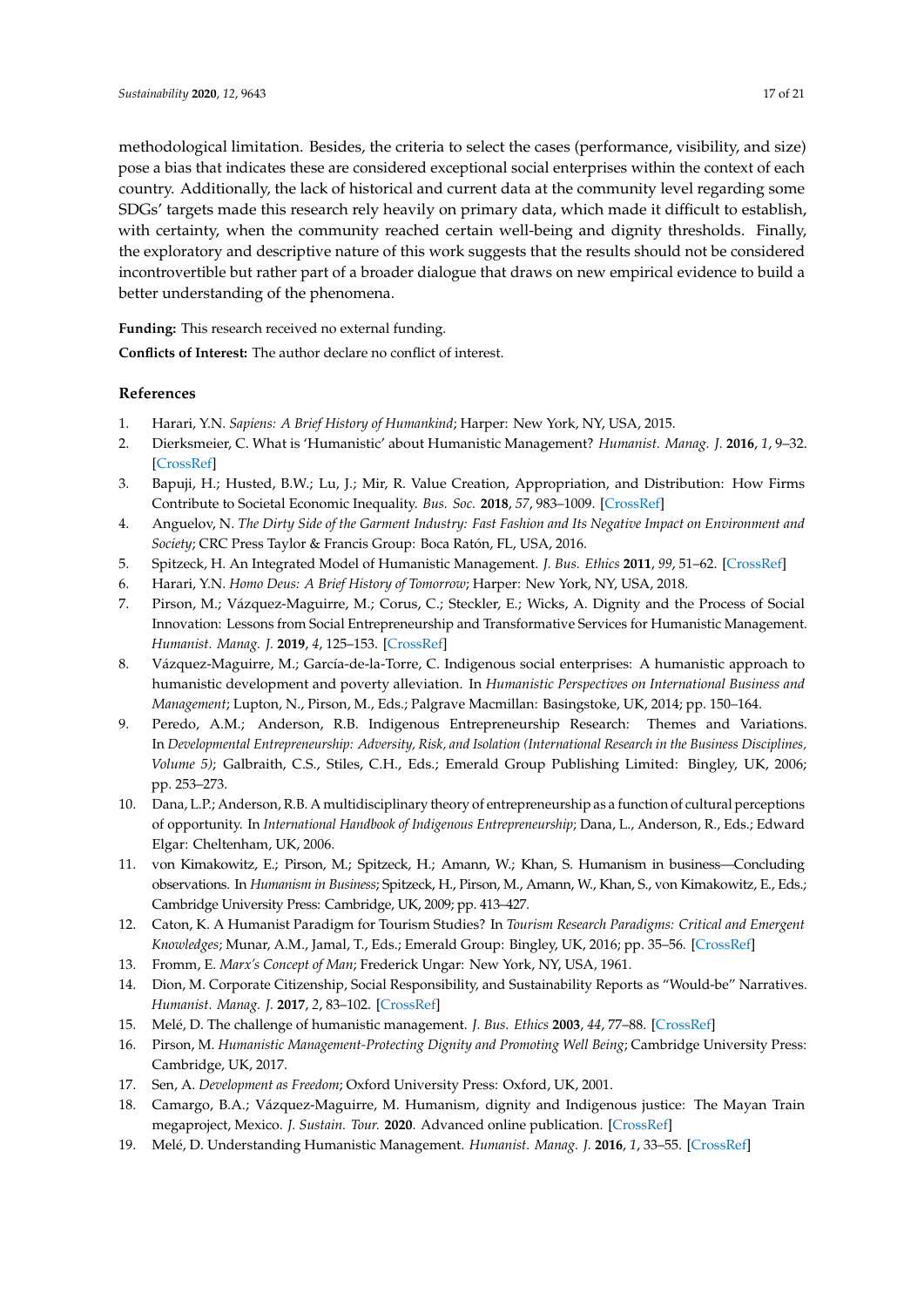- <span id="page-17-0"></span>20. Humanistic Management Center. A Why, How and What in Humanistic Management. Available online: http://[humanisticmanagement.org](http://humanisticmanagement.org/cms/events/past_events/downloads/Why_How_What_Humanistic_Management_Krakow_University_of_Economics.pdf)/cms/events/past\_events/downloads/Why\_How\_What\_ [Humanistic\\_Management\\_Krakow\\_University\\_of\\_Economics.pdf](http://humanisticmanagement.org/cms/events/past_events/downloads/Why_How_What_Humanistic_Management_Krakow_University_of_Economics.pdf) (accessed on 23 June 2019).
- <span id="page-17-1"></span>21. International Labour Conference. Universal Social Protection for Human Dignity, Social Justice and Sustainable Development. International Labour Organization, 2019. Available online: https://[www.ilo.org](https://www.ilo.org/wcmsp5/groups/public/---ed_norm/---relconf/documents/meetingdocument/wcms_673680.pdf)/ wcmsp5/groups/public/---ed\_norm/---relconf/documents/[meetingdocument](https://www.ilo.org/wcmsp5/groups/public/---ed_norm/---relconf/documents/meetingdocument/wcms_673680.pdf)/wcms\_673680.pdf (accessed on 29 September 2020).
- <span id="page-17-3"></span><span id="page-17-2"></span>22. Santos, F.M. A positive theory of social entrepreneurship. *J. Bus. Ethics.* **2012**, *111*, 335–351. [\[CrossRef\]](http://dx.doi.org/10.1007/s10551-012-1413-4)
- 23. Battilana, J.; Lee, M.; Walker, J.; Dorsey, C. In search of the hybrid ideal. *Stanf. Soc. Innov. Rev.* **2012**, *10*, 50–55.
- <span id="page-17-4"></span>24. Martin, R.L.; Osberg, S. Social Entrepreneurship: The Case for Definition. *Stanf. Soc. Innov. Rev. Spring* **2007**, 29–39. Available online: https://ssir.org/articles/entry/[social\\_entrepreneurship\\_the\\_case\\_for\\_definition](https://ssir.org/articles/entry/social_entrepreneurship_the_case_for_definition) (accessed on 29 September 2020).
- <span id="page-17-5"></span>25. Schwab, H.; Milligan, K. Explainer: What Is a Social Entrepreneur? 2015. Available online: https://[www.weforum.](https://www.weforum.org/agenda/2015/12/explainer-what-is-a-social-entrepreneur/) org/agenda/2015/12/[explainer-what-is-a-social-entrepreneur](https://www.weforum.org/agenda/2015/12/explainer-what-is-a-social-entrepreneur/)/ (accessed on 20 December 2019).
- <span id="page-17-6"></span>26. Arandia, O.; Portales, L. Underpinnings of humanistic management: A philosophical approach. *Ad-Minister* **2015**, *26*, 123–147. [\[CrossRef\]](http://dx.doi.org/10.17230/ad-minister.26.6)
- <span id="page-17-7"></span>27. Pirson, M.; Lawrence, P.R. Humanism in business–towards a paradigm shift? *J. Bus. Ethics.* **2010**, *93*, 553–565. [\[CrossRef\]](http://dx.doi.org/10.1007/s10551-009-0239-1)
- <span id="page-17-8"></span>28. Austin, J.E. Social Entrepreneurship: It's for Corporations Too. In *Social Entrepreneurship: New Models of Sustainable Social Change*; Nicholls, A., Ed.; Oxford University Press: Oxford, NY, USA, 2006; pp. 169–180.
- <span id="page-17-9"></span>29. Megre, R.; Martins, M.A.; Salvado, J.C. ES+ methodology: Mapping social entrepreneurship. *ACRN J. Entrepreneurship Perspec.* **2012**, *1*, 97–110.
- <span id="page-17-10"></span>30. Mongelli, L.; Rullani, F.; Ramus, T.; Rimac, T. The Bright Side of Hybridity: Exploring How Social Enterprises Manage and Leverage Their Hybrid Nature. *J. Bus. Ethics* **2019**, *159*, 301–305. [\[CrossRef\]](http://dx.doi.org/10.1007/s10551-018-4050-8)
- <span id="page-17-11"></span>31. Vázquez-Maguirre, M.; Portales, L. La empresa social como generadora de calidad de vida y desarrollo sustentable en comunidades rurales. *Pensam. Gest.* **2014**, *37*, 255–284.
- <span id="page-17-12"></span>32. Mongelli, L.; Versari, P.; Rullani, F.; Vaccaro, A. Made in carcere: Integral human development in extreme conditions. *J. Bus. Ethics* **2018**, *152*, 977–995. [\[CrossRef\]](http://dx.doi.org/10.1007/s10551-018-3821-6)
- <span id="page-17-13"></span>33. Bilan, Y.; Mishchuk, H.; Pylypchuk, R. Towards sustainable economic development via social entrepreneurship. *J. Secur. Sustain. Issues* **2017**, *6*, 693–702. [\[CrossRef\]](http://dx.doi.org/10.9770/jssi.2017.6.4(13))
- <span id="page-17-14"></span>34. Vazquez-Maguirre, M.; Camacho, G.; García de la Torre, C. Women empowerment through social innovation in indigenous social enterprises. *Rev. Admin. Mackenzie.* **2016**, *17*, 164–190. [\[CrossRef\]](http://dx.doi.org/10.1590/1678-69712016/administracao.v17n6p164-190)
- <span id="page-17-15"></span>35. Di Lorenzo, F.; Scarlata, M. Social Enterprises, Venture Philanthropy and the Alleviation of Income Inequality. *J. Bus. Ethics* **2019**, *159*, 307–323. [\[CrossRef\]](http://dx.doi.org/10.1007/s10551-018-4049-1)
- <span id="page-17-16"></span>36. Vázquez-Maguirre, M. El desarrollo sostenible a través de empresas sociales en comunidades indígenas de América Latina. *Estudios Sociales* **2019**, *29*, 2–22. [\[CrossRef\]](http://dx.doi.org/10.24836/es.v29i53.617)
- <span id="page-17-17"></span>37. Fowler, E.A.R.; Coffey, B.S.; Dixon-Fowler, H.R. Transforming Good Intentions into Social Impact: A Case on the Creation and Evolution of a Social Enterprise. *J. Bus. Ethics* **2019**, *159*, 665–678. [\[CrossRef\]](http://dx.doi.org/10.1007/s10551-017-3754-5)
- <span id="page-17-18"></span>38. Ramus, T.; Vaccaro, A. Stakeholders Matter: How Social Enterprises Address Mission Drift. *J. Bus. Ethics* **2017**, *143*, 307–322. [\[CrossRef\]](http://dx.doi.org/10.1007/s10551-014-2353-y)
- <span id="page-17-19"></span>39. Lee, M.; Ramus, T.; Vaccaro, A. From protest to product: Strategic frame brokerage in a commercial social movement organization. *Acad. Manag. J.* **2018**, 61. [\[CrossRef\]](http://dx.doi.org/10.5465/amj.2016.0223)
- <span id="page-17-20"></span>40. Park, J.; Bae, Z. Legitimation of Social Enterprises as Hybrid Organizations. *Sustainability* **2020**, *12*, 7583. [\[CrossRef\]](http://dx.doi.org/10.3390/su12187583)
- <span id="page-17-21"></span>41. Peredo, A.M.; Anderson, R.B.; Galbraith, C.S.; Honig, B.; Dana, L.P. Towards a theory of indigenous entrepreneurship. *Int. J. Entrep. Small Bus.* **2004**, *1*, 1–20. [\[CrossRef\]](http://dx.doi.org/10.1504/IJESB.2004.005374)
- <span id="page-17-22"></span>42. United Nations. Indigenous Peoples, Indigenous Voices. United Nations. Available online: [https:](https://www.un.org/esa/socdev/unpfii/documents/5session_factsheet1.pdf) //www.un.org/esa/socdev/unpfii/documents/[5session\\_factsheet1.pdf](https://www.un.org/esa/socdev/unpfii/documents/5session_factsheet1.pdf) (accessed on 29 September 2020).
- <span id="page-17-23"></span>43. Curry, J.; Donker, H.; Michel, P. Social entrepreneurship and Indigenous people. *J. Co-Op. Organ. Manag.* **2016**, *4*, 108–115. [\[CrossRef\]](http://dx.doi.org/10.1016/j.jcom.2016.09.002)
- <span id="page-17-24"></span>44. Morris, M.H. *Is Entrepreneurship Universal: A Values Perspective*; Annual Meeting-Academy of Management: New Orleans, LA, USA, 2004.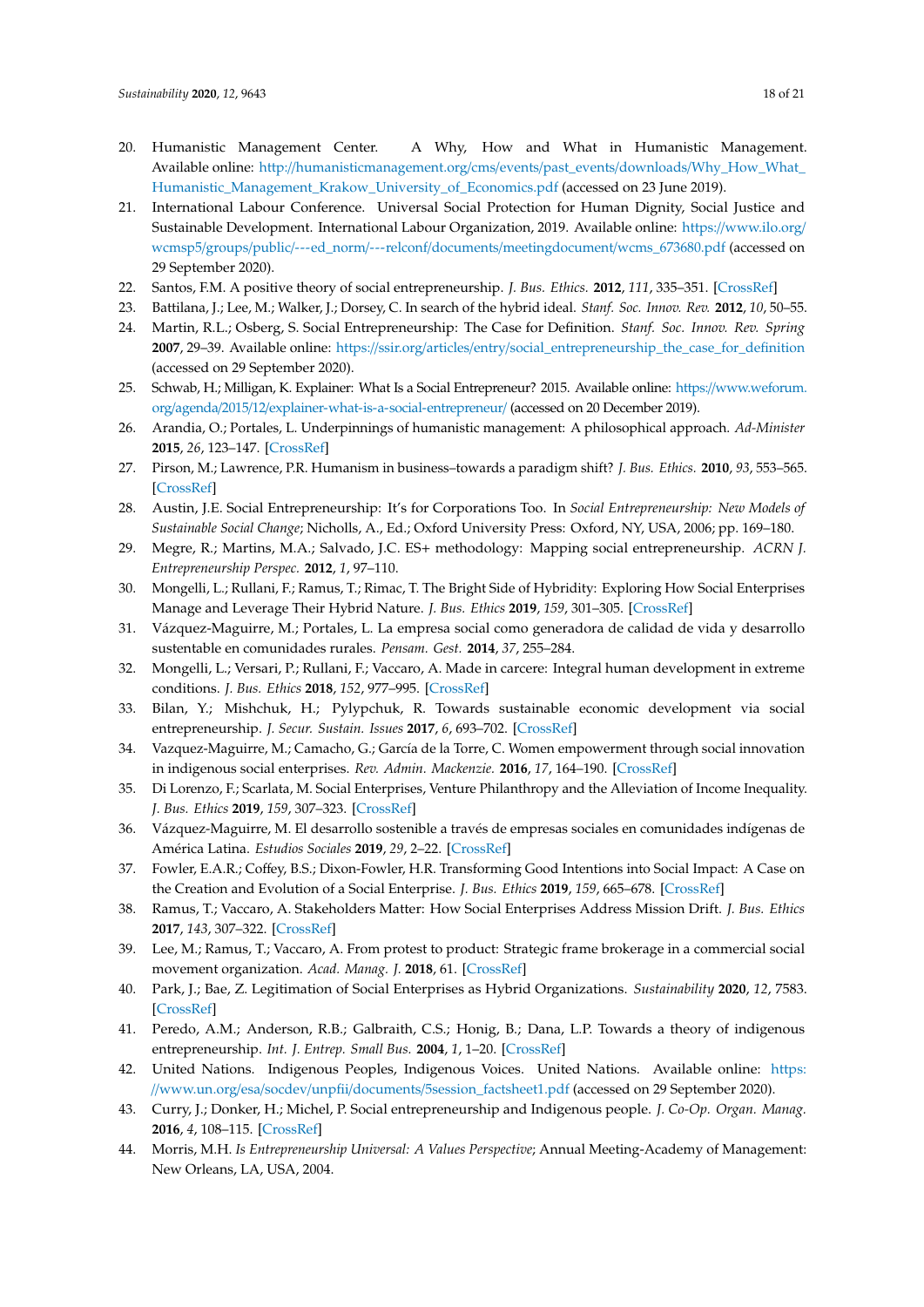- <span id="page-18-0"></span>45. Peredo, A.M.; Chrisman, J.J. Toward a theory of community-based enterprise. *Acad. Manag. Rev.* **2006**, *31*, 309–328. [\[CrossRef\]](http://dx.doi.org/10.5465/amr.2006.20208683)
- <span id="page-18-1"></span>46. Sarracino, F.; Fumarco, L. Assessing the Non-financial Outcomes of Social Enterprises in Luxembourg. *J. Bus. Ethics* **2020**, *165*, 425–451. [\[CrossRef\]](http://dx.doi.org/10.1007/s10551-018-4086-9)
- <span id="page-18-2"></span>47. Waterloo Institute for Social Innovation and Resilience. Indigenous Innovation. University of Waterloo. Available online: https://uwaterloo.ca/[waterloo-institute-for-social-innovation-and-resilience](https://uwaterloo.ca/waterloo-institute-for-social-innovation-and-resilience/research/indigenous-innovation)/research/ [indigenous-innovation](https://uwaterloo.ca/waterloo-institute-for-social-innovation-and-resilience/research/indigenous-innovation) (accessed on 2 June 2020).
- <span id="page-18-3"></span>48. North, P.; Nowak, V.; Southern, A.; Matt Thompson, M. Generative Anger: From Social Enterprise to Antagonistic Economies. *Rethink. Marx.* **2020**, *32*, 330–347. [\[CrossRef\]](http://dx.doi.org/10.1080/08935696.2020.1780669)
- <span id="page-18-4"></span>49. Ulrich, P. *Integrative Economic Ethics: Foundations of a Civilized Market Economy*; Cambridge University Press: Cambridge, UK, 2008.
- <span id="page-18-5"></span>50. United Nations Development Agency. What are the Sustainable Development Goals? Available online: https://www.undp.org/content/undp/en/home/[sustainable-development-goals.html](https://www.undp.org/content/undp/en/home/sustainable-development-goals.html) (accessed on 29 September 2020).
- <span id="page-18-6"></span>51. Eichler, G.M.; Schwarz, E.J. What Sustainable Development Goals Do Social Innovations Address? A Systematic Review and Content Analysis of Social Innovation Literature. *Sustainability* **2019**, *11*, 522. [\[CrossRef\]](http://dx.doi.org/10.3390/su11020522)
- <span id="page-18-7"></span>52. Urbano, D.; Ferri, E.; Peris-Ortiz, M.; Aparicio, S. Social Entrepreneurship and Institutional Factors: A Literature Review. In *Social Entrepreneurship in Non-Profit and Profit Sectors. International Studies in Entrepreneurship*; Peris-Ortiz, M., Teulon, F., Bonet-Fernandez, D., Eds.; Springer: Cham, Switzerland, 2017.
- <span id="page-18-8"></span>53. Salvatierra, H. Chicza Rainforest: La Cooperativa que Vende Chicles Organicos a Europa. Forbes Mexico, 2016. Available online: https://www.forbes.com.mx/[chicza-rainforest-la-cooperativa-que-vende-chicles](https://www.forbes.com.mx/chicza-rainforest-la-cooperativa-que-vende-chicles-organicos-a-europa/)[organicos-a-europa](https://www.forbes.com.mx/chicza-rainforest-la-cooperativa-que-vende-chicles-organicos-a-europa/)/ (accessed on 29 September 2020).
- <span id="page-18-9"></span>54. Mendoza-Ramos, A.; Prideaux, B. Indigenous ecotourism in the Mayan rainforest of Palenque: Empowerment issues in sustainable development. *J. Sustain. Tour.* **2014**, *22*, 461–479. [\[CrossRef\]](http://dx.doi.org/10.1080/09669582.2013.828730)
- <span id="page-18-10"></span>55. Mexicano. Chicza: El Chicle Mexicano de la Selva Maya que Domina el Mundo. 2017. Available online: https://mexicanochingon.com/[chicza-chicle-mexicano-de-selva-maya-domina-el-mundo](https://mexicanochingon.com/chicza-chicle-mexicano-de-selva-maya-domina-el-mundo/)/ (accessed on 30 September 2020).
- 56. Wakami. Acerca de Nosotros. Available online: https://[wakamiguatemala.com](https://wakamiguatemala.com/sobre-nosotros-2)/sobre-nosotros-2 (accessed on 30 September 2020).
- <span id="page-18-11"></span>57. Granja Porcón. Nosotros. Available online: http://[www.granjaporcon.org.pe](http://www.granjaporcon.org.pe/nosotros.html)/nosotros.html (accessed on 30 September 2020).
- <span id="page-18-12"></span>58. Spiggle, S. Analysis and interpretation of qualitative data in consumer research. *J. Consum. Res.* **1994**, *21*, 491–503. [\[CrossRef\]](http://dx.doi.org/10.1086/209413)
- <span id="page-18-13"></span>59. Vázquez-Maguirre, M.; Islas-Calderón, S. Social Innovation in Indigenous Communities in Latin America. In *Social Innovation in Emerging Economies and Developing Countries*; Ramirez-Pasillas, M., Ratten, V., Lundberg, H., Eds.; Routledge, Taylor & Francis Group: Oxfordshire, UK, 2020; Accepted/in press.
- <span id="page-18-14"></span>60. Vázquez-Maguirre, M.; Portales, L. Profits and purpose: Organizational tensions in indigenous social enterprises. *Intang. Cap.* **2018**, *14*, 604–618. [\[CrossRef\]](http://dx.doi.org/10.3926/ic.1208)
- <span id="page-18-15"></span>61. Mishel, L.; Schieder, J. *CEO Pay Remains High Relative to the Pay of Typical Workers and High-Wage Earners*; Economic Policy Institute: Washington, DC, USA, 2017.
- <span id="page-18-16"></span>62. Giovannini, M. Social enterprises for development as buen vivir. *J. Enterp. Communities* **2012**, *6*, 284–299. [\[CrossRef\]](http://dx.doi.org/10.1108/17506201211258432)
- <span id="page-18-17"></span>63. Henry, E.; Newth, J.; Spiller, C. Emancipatory indigenous social innovation: Shifting power through culture and technology. *J. Manag. Organ.* **2017**, *23*, 786–802. [\[CrossRef\]](http://dx.doi.org/10.1017/jmo.2017.64)
- <span id="page-18-18"></span>64. Wheatley, M.; Frieze, D. Using Emergence to Take Social Innovation to Scale. The Berkana Institute, 2006. Available online: https://[margaretwheatley.com](https://margaretwheatley.com/articles/using-emergence.pdf)/articles/using-emergence.pdf (accessed on 20 December 2019).
- <span id="page-18-19"></span>65. Mulgan, G. The Process of Social Innovation. *Innov. Spring* **2006**, *1*, 145–162. [\[CrossRef\]](http://dx.doi.org/10.1162/itgg.2006.1.2.145)
- <span id="page-18-20"></span>66. Lashitew, A.A.; Bals, L.; van Tulder, R. Inclusive business at the base of the pyramid: The role of embeddedness for enabling social innovations. *J. Bus. Ethics* **2018**. [\[CrossRef\]](http://dx.doi.org/10.1007/s10551-018-3995-y)
- <span id="page-18-21"></span>67. Berkes, F.; Adhikari, T. Development and conservation: Indigenous businesses and UNDP equator initiative. In *Ethnic Minorities in Entrepreneurship Entrepreneurship*; Dana, L., Ed.; Edward Elgar: London, UK, 2005.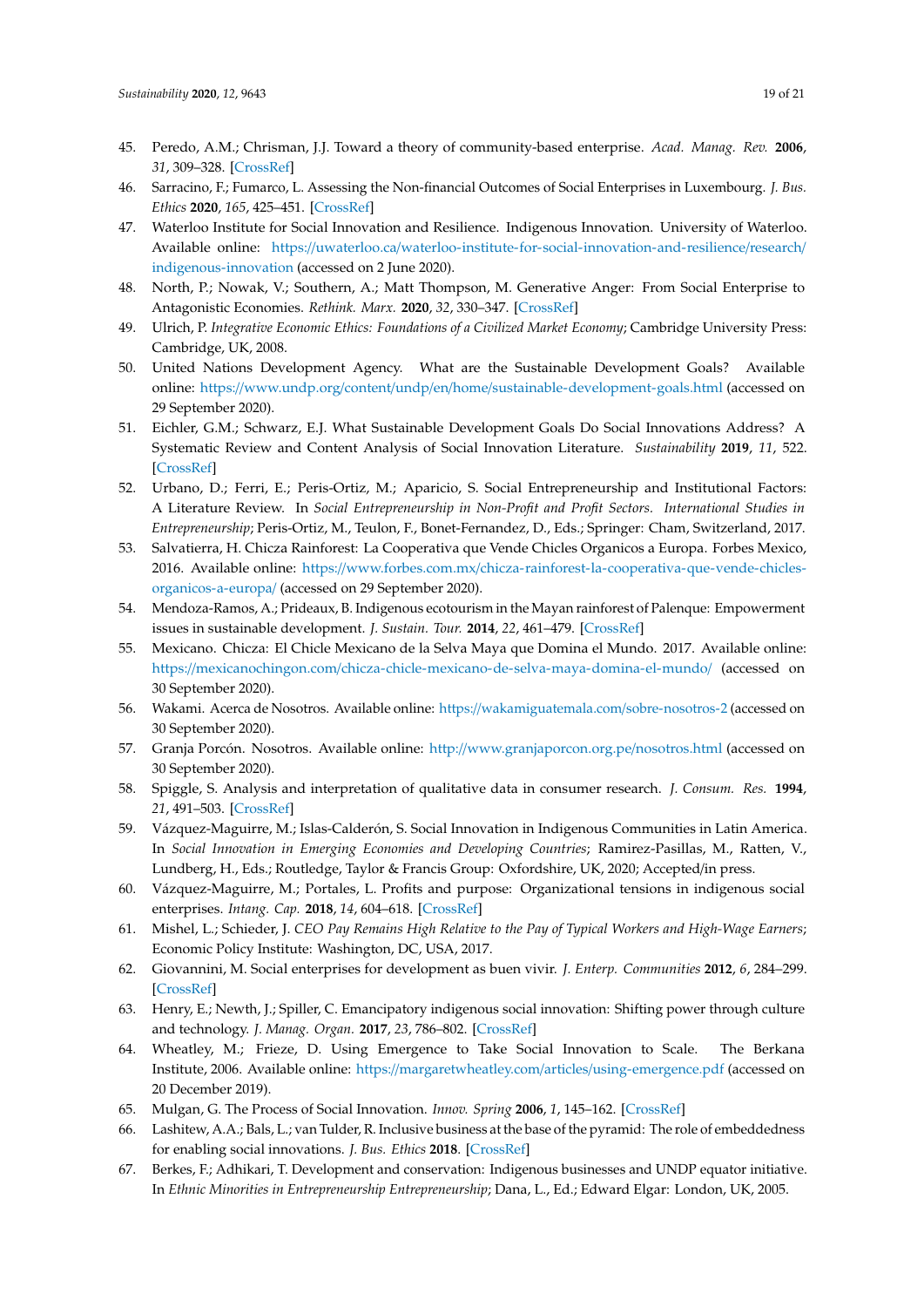- <span id="page-19-0"></span>68. Igwe, P.A.; Newbery, R.; Amoncar, N.; White, G.R.T.; Madichie, N.O. Keeping it in the family: Exploring igbo ethnic entrepreneurial behaviour in nigeria. *Int. J. Entrep. Behav. Res.* **2018**. [\[CrossRef\]](http://dx.doi.org/10.1108/IJEBR-12-2017-0492)
- <span id="page-19-1"></span>69. Antinori, C.M.; Bray, D.B. Communities as entrepreneurial firms: Institutional and economic perspectives from Mexico. *World Dev.* **2005**, *33*, 1529–1543. [\[CrossRef\]](http://dx.doi.org/10.1016/j.worlddev.2004.10.011)
- <span id="page-19-2"></span>70. Bray, D.; Antinori, C.; Torres-Rojo, J.M. The Mexican Model of Community Forest Management. *For. Policy Econ.* **2006**, *8*, 470–484. [\[CrossRef\]](http://dx.doi.org/10.1016/j.forpol.2005.08.002)
- <span id="page-19-3"></span>71. International Partnership for the Satoyama Initiative. Forest Management Through Community-Based Forest Enterprises in Ixtlán de Juarez, Oaxaca, México. 2010. Available online: [https:](https://satoyama-initiative.org/case_studies/forest-management-through-community-based-forest-enterprises-in-ixtlan-de-juarez-oaxaca-mexico/) //satoyama-initiative.org/case\_studies/[forest-management-through-community-based-forest-enterprises](https://satoyama-initiative.org/case_studies/forest-management-through-community-based-forest-enterprises-in-ixtlan-de-juarez-oaxaca-mexico/)[in-ixtlan-de-juarez-oaxaca-mexico](https://satoyama-initiative.org/case_studies/forest-management-through-community-based-forest-enterprises-in-ixtlan-de-juarez-oaxaca-mexico/)/ (accessed on 10 June 2020).
- <span id="page-19-4"></span>72. Vázquez-Maguirre, M.; Portales, L.; Velásquez, I. Indigenous social enterprises as drivers of sustainable development: Insights from Mexico and Peru. *Crit. Sociol.* **2018**, *44*, 323–340. [\[CrossRef\]](http://dx.doi.org/10.1177/0896920516688757)
- <span id="page-19-5"></span>73. Vázquez-Maguirre, M. Sustainable Ecosystems through Indigenous Social Enterprises. In *Entrepreneurial, Innovative and Sustainable Ecosystems. Applying Quality of Life Research (Best Practices)*; Leitão, J., Alves, H., Krueger, N., Park, J., Eds.; Springer: Cham, Switzerland, 2018; pp. 173–189.
- <span id="page-19-6"></span>74. The World Bank. Indigenous Latin America in the Twenty-First Century. The World Bank, 2018. Available online: www.worldbank.org/en/region/lac/brief/[indigenous-latin-america-in-the-twenty-first-century-brief](www.worldbank.org/en/region/lac/brief/indigenous-latin-america-in-the-twenty-first-century-brief-report-page)[report-page](www.worldbank.org/en/region/lac/brief/indigenous-latin-america-in-the-twenty-first-century-brief-report-page) (accessed on 10 June 2020).
- <span id="page-19-7"></span>75. Nicholls, A. *Social Entrepreneurship: New Model of Sustainable Social Change*; Oxford University Press: New York, NY, USA, 2006.
- <span id="page-19-8"></span>76. Majetić, F.; Makarovič, M.; Šimleša, D.; Golob, T. Performance of work integration social enterprises in Croatia, Slovenia, and Italian regions of Lombardy and Trentino. *Econ. Sociol.* **2019**, *12*, 286–301. [\[CrossRef\]](http://dx.doi.org/10.14254/2071-789X.2019/12-1/17)
- <span id="page-19-9"></span>77. Avram, A.; Benvenuto, M.; Avram, C.D.; Gravili, G. Assuring SME's Sustainable Competitiveness in the Digital Era: A Labor Policy between Guaranteed Minimum Wage and ICT Skill Mismatch. *Sustainability* **2019**, *11*, 2918. [\[CrossRef\]](http://dx.doi.org/10.3390/su11102918)
- <span id="page-19-10"></span>78. Pirson, M. Social Entrepreneurship: A Blueprint for Humane Organizations? In *Humanism in Business*; Spitzeck, H., Pirson, M., Amann, W., Khan, S., von Kimakowitz, E., Eds.; Cambridge University Press: Cambridge, UK, 2009; pp. 248–259.
- <span id="page-19-11"></span>79. Camargo, B.A.; Vazquez-Maguirre, M.; Benito, A. Humanistic tourism: New directions for justice for Indigenous groups in tourism destinations. In *Humanistic Tourism: The path of The Future or Utopia?* Giudici, E., Della Lucia, M., Pettinao, D., Eds.; Routledge, Taylor & Francis Group: Oxfordshire, UK, 2020; Accepted/in press.
- <span id="page-19-12"></span>80. Lustig, N. Most Unequal on Earth. International Monetary Fund, 2015. Available online: [www.imf.org](www.imf.org/external/pubs/ft/fandd/2015/09/lustig.htm)/ external/pubs/ft/fandd/2015/09/[lustig.htm](www.imf.org/external/pubs/ft/fandd/2015/09/lustig.htm) (accessed on 10 June 2020).
- <span id="page-19-13"></span>81. Economic Commission for Latin America and the Caribbean. Mujeres Indígenas en América Latina, Dinámicas Demográficas y Sociales en el Marco de los Derechos Humanos. 2013. Available online: https://[repositorio.cepal.org](https://repositorio.cepal.org/bitstream/handle/11362/4100/1/S2013792_es.pdf)/bitstream/handle/11362/4100/1/S2013792\_es.pdf (accessed on 10 June 2020).
- <span id="page-19-14"></span>82. The World Bank. To Be Indigenous and a Citizen of Latin America. The World Bank, 2017. Available online: https://www.worldbank.org/en/news/feature/2017/08/09/[ser-indigena-ciudadano-latinoamerica](https://www.worldbank.org/en/news/feature/2017/08/09/ser-indigena-ciudadano-latinoamerica) (accessed on 10 June 2020).
- <span id="page-19-15"></span>83. Doyle, C.; Jérémie, G. Indigenous peoples and globalization: From 'development aggression' to self-determined development. *Eur. Yearb. Minority Issues* **2011**, *8*, 219–262. [\[CrossRef\]](http://dx.doi.org/10.1163/22116117-90001671)
- <span id="page-19-16"></span>84. Walters, F.; Takamura, T. The Decolonized Quadruple Bottom Line: A Framework for Developing Indigenous Innovation. *Wicazo Sa Rev.* **2015**, *30*, 77–99. [\[CrossRef\]](http://dx.doi.org/10.5749/wicazosareview.30.2.0077)
- <span id="page-19-17"></span>85. Colbourne, R.; Anderson, R. *Indigenous Wellbeing and Enterprise: Self-Determination and Sustainable Economic Development*; Routledge, Taylor & Francis Group: Oxfordshire, UK, 2020.
- <span id="page-19-18"></span>86. Spiller, C.; Pio, E.; Erakovic, L.; Henare, M. Wise Up: Creating Organizational Wisdom Through an Ethic of Kaitiakitanga. *J. Bus. Ethics* **2011**, *104*, 223–235. [\[CrossRef\]](http://dx.doi.org/10.1007/s10551-011-0905-y)
- <span id="page-19-19"></span>87. Baffoe, G.; Matsuda, H. A perception based estimation of the ecological impacts of livelihood activities: The case of rural Ghana. *Ecol. Indic.* **2018**, *93*, 424–433. [\[CrossRef\]](http://dx.doi.org/10.1016/j.ecolind.2018.04.074)
- <span id="page-19-20"></span>88. OCDE. Job Creation through the Social Economy and Social Entrepreneurship. OCDE, 2013. Available online: https://www.oecd.org/cfe/leed/[130228\\_Job%20Creation%20throught%20the%20Social%](https://www.oecd.org/cfe/leed/130228_Job%20Creation%20throught%20the%20Social%20Economy%20and%20Social%20Entrepreneurship_RC_FINALBIS.pdf) [20Economy%20and%20Social%20Entrepreneurship\\_RC\\_FINALBIS.pdf](https://www.oecd.org/cfe/leed/130228_Job%20Creation%20throught%20the%20Social%20Economy%20and%20Social%20Entrepreneurship_RC_FINALBIS.pdf) (accessed on 27 September 2020).